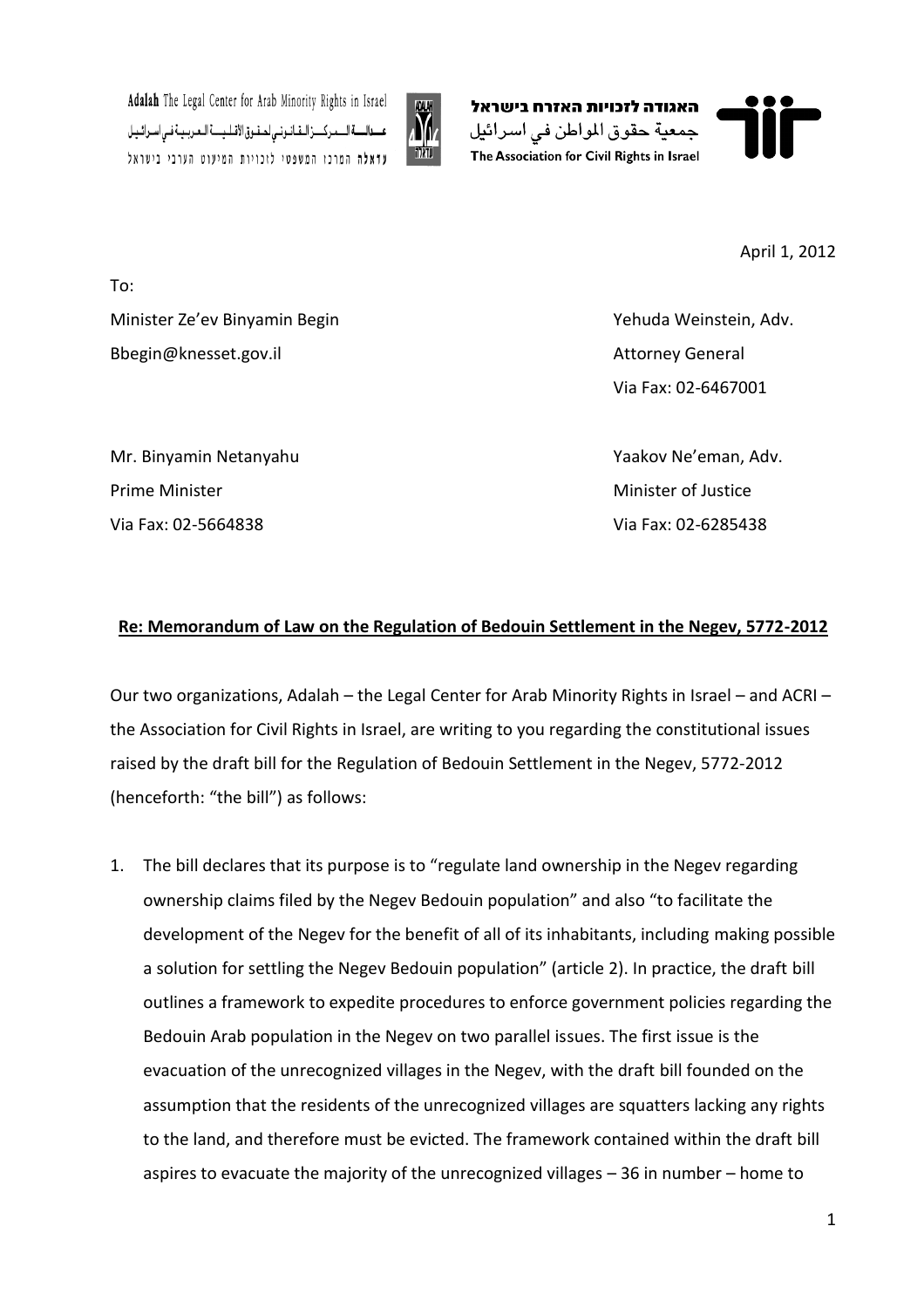approximately 70,000 residents. The second issue is the topic of land ownership in the Negev. The underlying premise of the draft bill is that there is no Bedouin land ownership at all in the Negev. Therefore, the arrangement it proposes is *ex gratia* (page 44 of the explanatory notes); and therefore, the "arrangement" and "compensation" – both monetary and land – proposed in the draft bill are based on the complete negation of the Bedouin population's rights to property and historic affinity to the land as detailed below. The draft bill promotes the principle of segregation along the lines of ethnic affiliation and labeling, according to which the residence of the Bedouin population and the land "compensation" that it will receive are delineated by a narrow geographical area identified in advance, according to the map that appeared in the first Addendum to the law.

- 2. The draft bill comprises ethnic labeling and is based on sweeping generalizations that have no real factual basis. There is no examination of the specific conditions of any of the unrecognized villages; rather, the bill relates to the Bedouin population as a single entity. This generalization does not serve any proper purpose and is contrary to the rulings of the Supreme Court of Israel, which has rejected sweeping limitations of rights that are not based on individual considerations.
- 3. The draft bill relies on mistaken assumptions that have no basis in historical or current reality in the Negev and are even contrary to clear judicial statements on the issue. This reliance on mistaken assumptions is especially serious considering that this law could seal the fate of thousands of families and lead to the destruction of their homes, livelihood, and community life.
- 4. Furthermore, the draft bill proposes establishing a mechanism to impose an "arrangement," which will be carried out primarily through administrative authorities that will suspend application of constitutional law, administrative law, land and property laws and land-use planning laws. Thus, it adopts a formula of emergency law which also undermines the principles of the rule of law and equality before the law, separation of powers, due process, and judicial independence.
- 5. The draft bill undermines constitutional rights to equality, property, and dignity with no worthy purpose in a disproportional manner both because of the sweeping and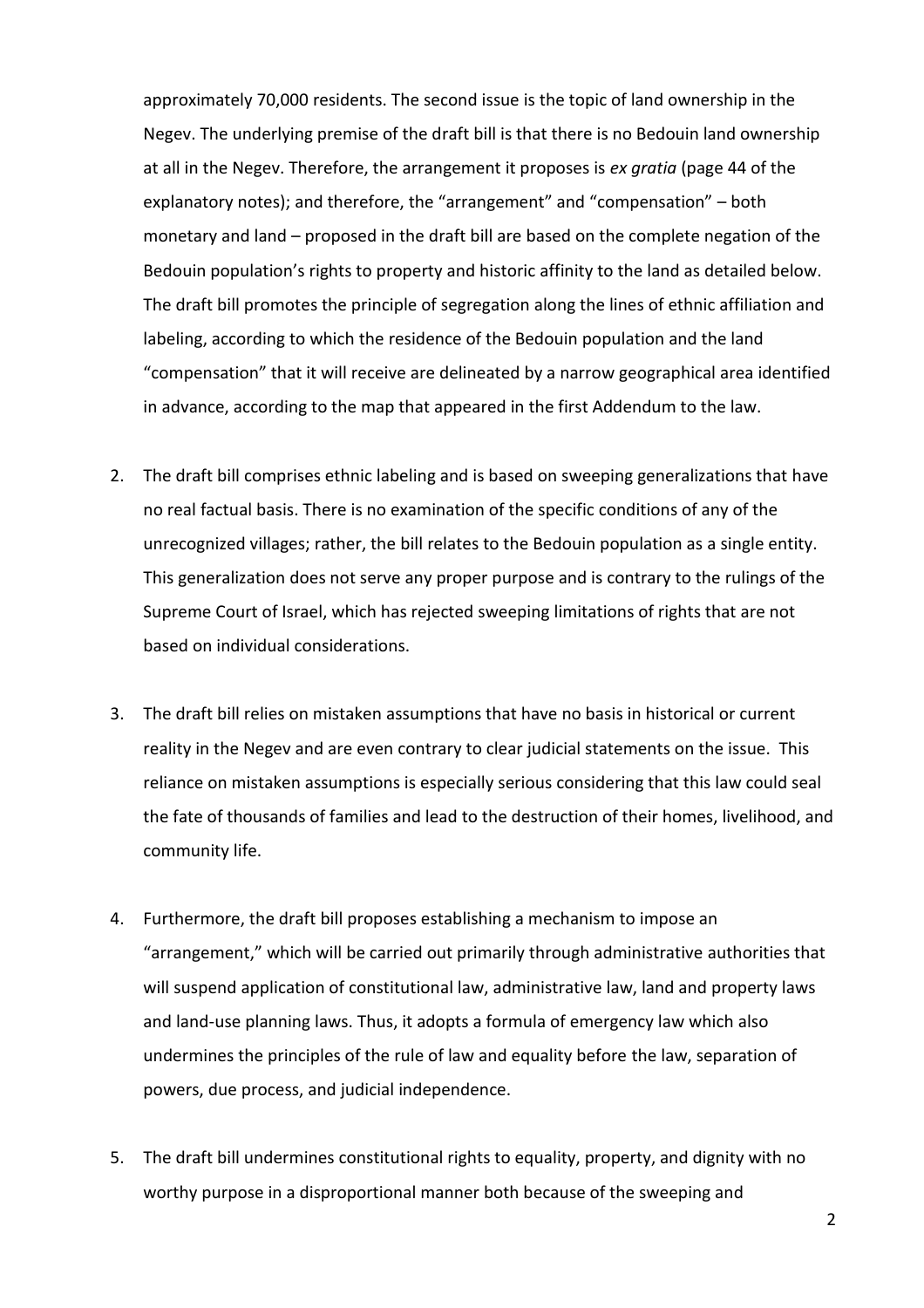generalizing character of the draft bill and also in light of the fact that the draft bill presents evacuation as the only option for the residents of the unrecognized villages. This is proposed without carefully investigating other options, particularly the option of recognizing the unrecognized villages and the Arab Bedouin population's right to property.

In this appeal, we will detail our argument in favour of shelving the bill, as follows:

#### **Evacuation of the unrecognized villages in the Negev**

- 6. The draft bill implies that the Bedouin population should be concentrated in recognized settlements through forced evacuation of the unrecognized villages and demolition of their homes. This conclusion arose for a number of reasons: the lack of an explicit statement in the law regarding the principle of recognizing the unrecognized villages; the lack of a detailed list of settlements to be recognized; and also because of the application of prior master plans, virtually all of which, along with various government decisions (such as the "Partial Regional Master Plan" for the Be'er Sheva Metropolitan Area, Master Plan 14/4, Amendment 2; Government Decision 2265 dated 21 July 2002, "Establishing new settlements and recognizing existing ones"; Government Decision 3782, 30 October 2011, "Establishment of new settlements in the area of Mevo'ot Arad") not only do not allow for recognition, but also deny this possibility by zoning the lands on which the unrecognized villages are located for forestation, industrial zones, infrastructure, army bases and Jewish settlements.
- 7. The evacuation of unrecognized villages significantly undermines the basic constitutional rights to dignity, equality, and property of the Bedouin population living in these communities, and as stated above, rests on the mistaken assumption that labels all the residents of the unrecognized villages as squatters and does not allow for a detailed examination of each and every incidence. All of these things undermine the purpose of the draft bill.
- 8. Most of the unrecognized villages in the Negev are located in the northeast Negev in the region between Be'er Sheva, Arad, Dimona and Yeruham, known as the *siyag* ("fence") area. Most of the unrecognized villages existed before the establishment of the State of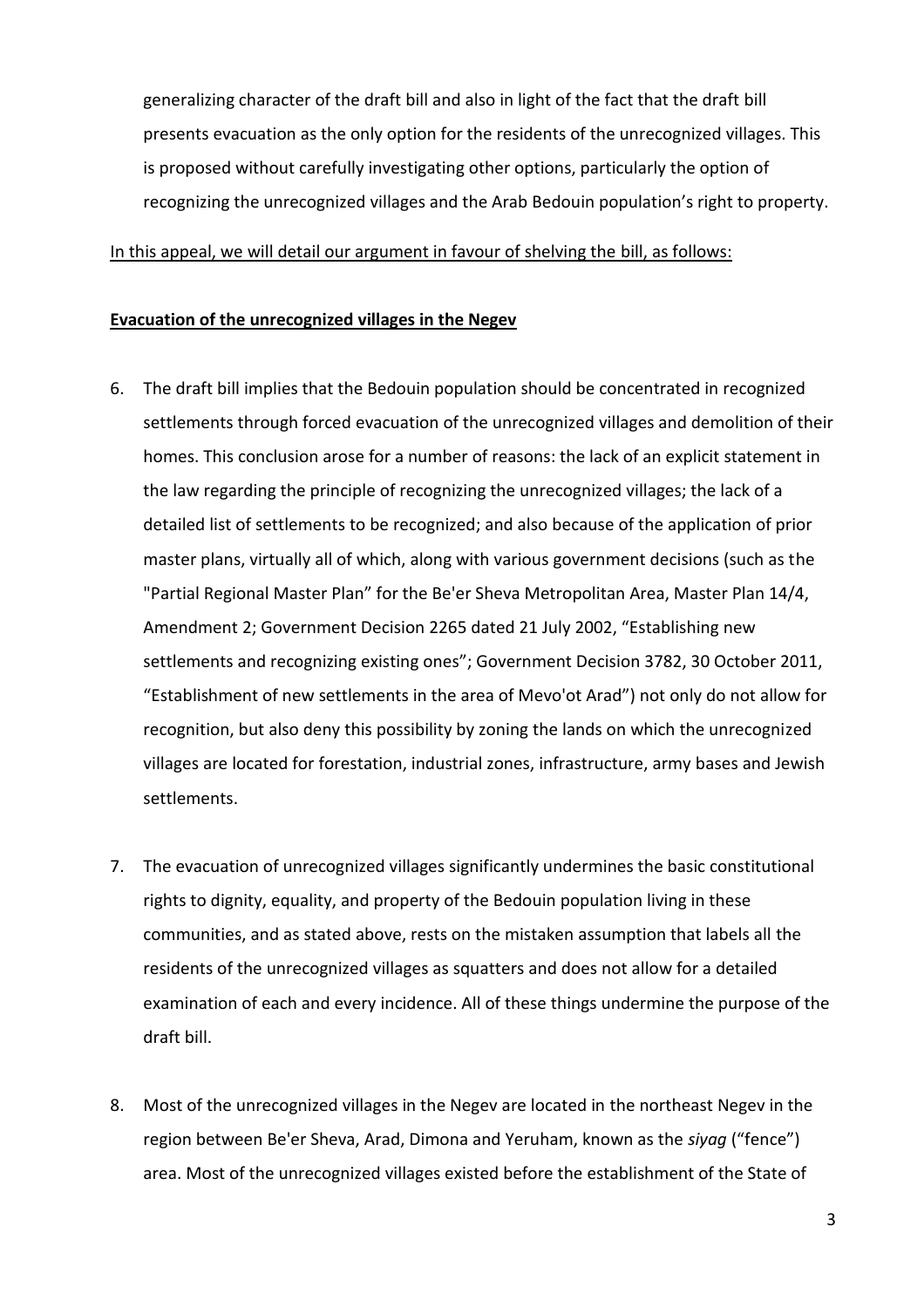Israel. The residents of these villages have been living on their lands and have maintained and cultivated these lands for decades and even centuries. A small number of the villages were created following expulsion orders received from the military governor, who sought to concentrate them in the "siyag"<sup>1</sup> area against their will. At the same time, the lands outside of the "siyag" area, including lands of the villages, were declared closed military areas which the evicted residents were forbidden from entering for any reason in order to prevent them from returning to their lands.<sup>2</sup>

- 9. The forced eviction and concentration of the Bedouin population were part of a government policy aimed at limiting the living area of the Arab population in the Negev, monitoring it and controlling it while attempting to force the Bedouins into giving up their way of life, their culture and their traditional economy based on raising cattle and farming. All this was so that large areas of the Negev could be emptied and handed over for the purpose of building and expanding Jewish settlements within regional councils which control in practice the decisive majority of land reserves in the Negev. Through this process, some 95% of the Negev territory outside the area of the siyag was cleared of Arab residents.
- 10. Despite the situation described above, for decades the State did not recognize these villages and by default, caused and is still causing great suffering amongst the residents. Today, approximately 70,000 Bedouins live in approximately 36 unrecognized villages without infrastructure for water, electricity, education, health services, etc. The remainder live in the recognized settlements (the seven towns and the settlements in the Abu Basma

l

<sup>&</sup>lt;sup>1</sup> See the report of the Council for Proposing Policy to Arrange Bedouin Settlement in the Negev (2008), page 9. See also: Swirski, Shlomo and Hasson, Yael, *Transparent Citizens: Government Policy Toward the Bedouin in the Negev*. Tel Aviv: The Adva Center (2005) at: [http://www.adva.org/uploaded/NegevEnglishSummary.pdf;](http://www.adva.org/uploaded/NegevEnglishSummary.pdf) Meir, Lucy, *Off the Map: Land and Housing Rights Violations in Israel's Unrecognized Bedouin Villages*. Human Rights Watch at:<http://www.hrw.org/en/node/62284/section/7>

 $2$  A document from the IDF Archives classified as "top secret" and constituting a report on the Bedouin situation, which was submitted to military governor of Be'er Sheva on 17 March 1952, contains the following: "The continued implementation of the transfer is conditional upon several factors, last year's transfer was implemented primarily through persuasion and financial pressure. We had no legal basis and there was even an explicit directive to not use force, therefore it was necessary to act carefully in implementation without becoming entrenched in legal problems. There were several attempts at communication with lawyers and appeals to the Knesset. We duly sought for the northern area to be declared a security area. I do not see a practical possibility for implementation and full completion of the transfer without this being implemented."

See also Swirski and Hasson, page 4.

The State of Israel later expropriated a significant portion of these lands through various laws, such as the Absentees' Property Law, 5710-1950; the State Property Law, 5711-1951; the Land Acquisition Law (Validation of Acts and Compensation) 5713-1953; the Negev Land Acquisition Law (Peace Treaty with Egypt), 5740-1980.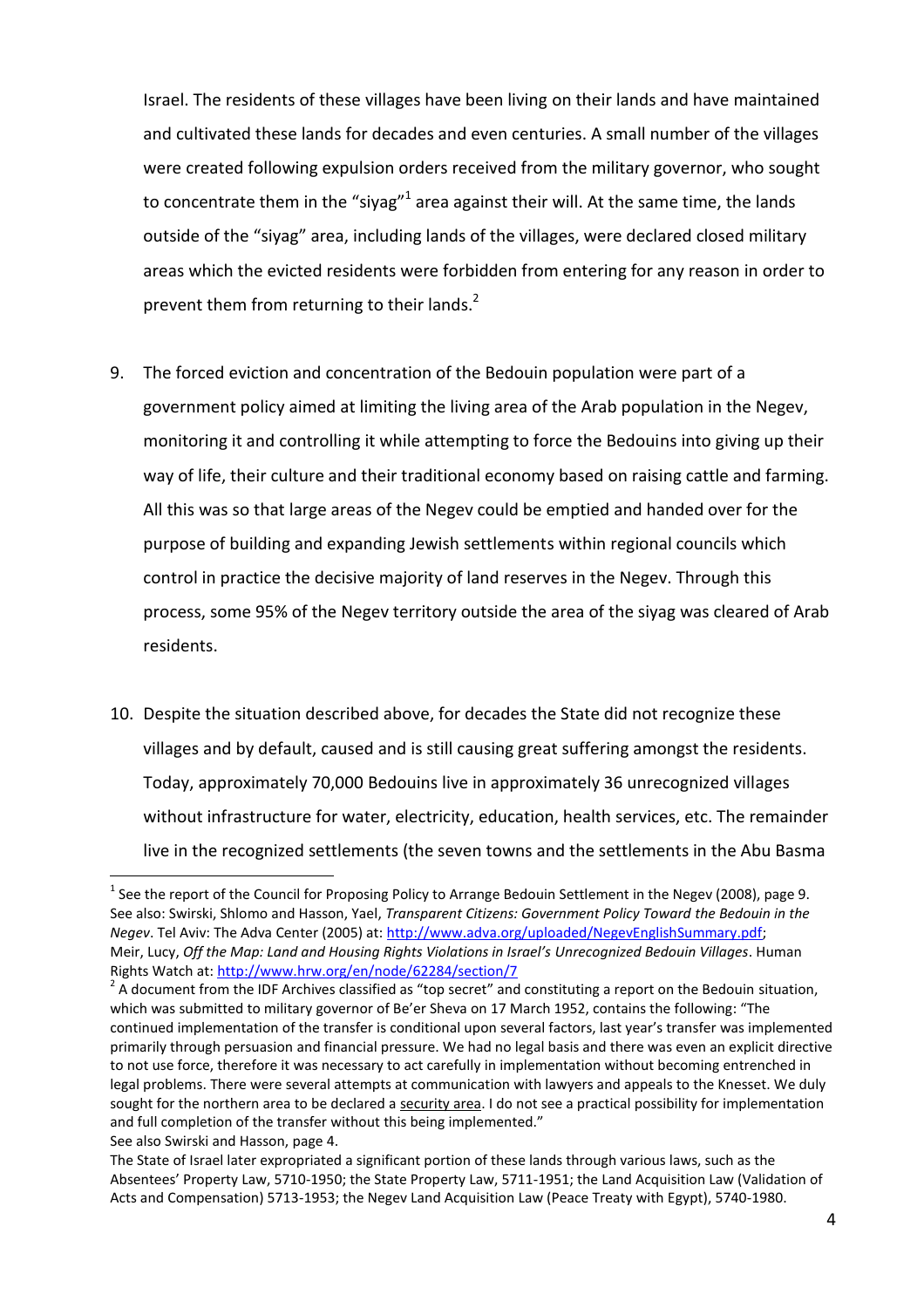Regional Council), most of which suffer from a lack of proper planning, over-crowding, substandard infrastructure, the absence of various services and high unemployment and poverty rates.

11. From the above, it is clear that the determination according to which the residents of the unrecognized villages are considered trespassers squatting on land without authorization is simply untrue. In a number of court rulings relating to the villages created following the evacuation orders described above (internally displaced persons), it was ruled that they are indeed authorized residents transferred to the areas in which they are living today by the above-described orders. Thus, for example, in the el-Kalab ruling $^3$  the Supreme Court of Israel ruled, in the context of the policy of transfer of the Bedouin population to the siyag area during the 1950s:

"The appellants, 11 Bedouins, were residents of the central Negev until 1959, when they were transferred by the military administration to the Nahal Secher area of the Negev and were forbidden from returning to their previous lands."

- 12. Accordingly, the court also ruled on the Al-Kalab case that they have irrevocable authorization to their residence and cannot be evicted.
- 13. On the matter of Ibrahim Farhoud Abu al-Qi'an,<sup>4</sup> the Be'er Sheva Magistrates' Court and District Court ruled that the residents of the unrecognized village Atir/Umm al-Hieran have authorization to the land on which they have been living since 1956 because they moved to the land at the request of and with the agreement of the State of Israel. The Be'er Sheva District Court even sharply criticized the conduct of the State of Israel and the manner in which the statements of claim (evacuation) against the village residents were formulated:

"The facts show the family being moved to the specified site decades ago with the authorization of, and even at the demand of, the proper authorities. Later, based on different considerations, it was decided to cancel the permission and to evacuate the area.

 3 Civil Appeal (CA) 496/89, *El-Kalab vs. Ben-Gurion University*, IsrSC 45(4) 343 (345).

<sup>4</sup> Civil Appeal (CA) 1165/09, *Ibrahim Farhoud Abu al-Qi'an v. The State of Israel*, unpublished, decision dated 28 February 2011.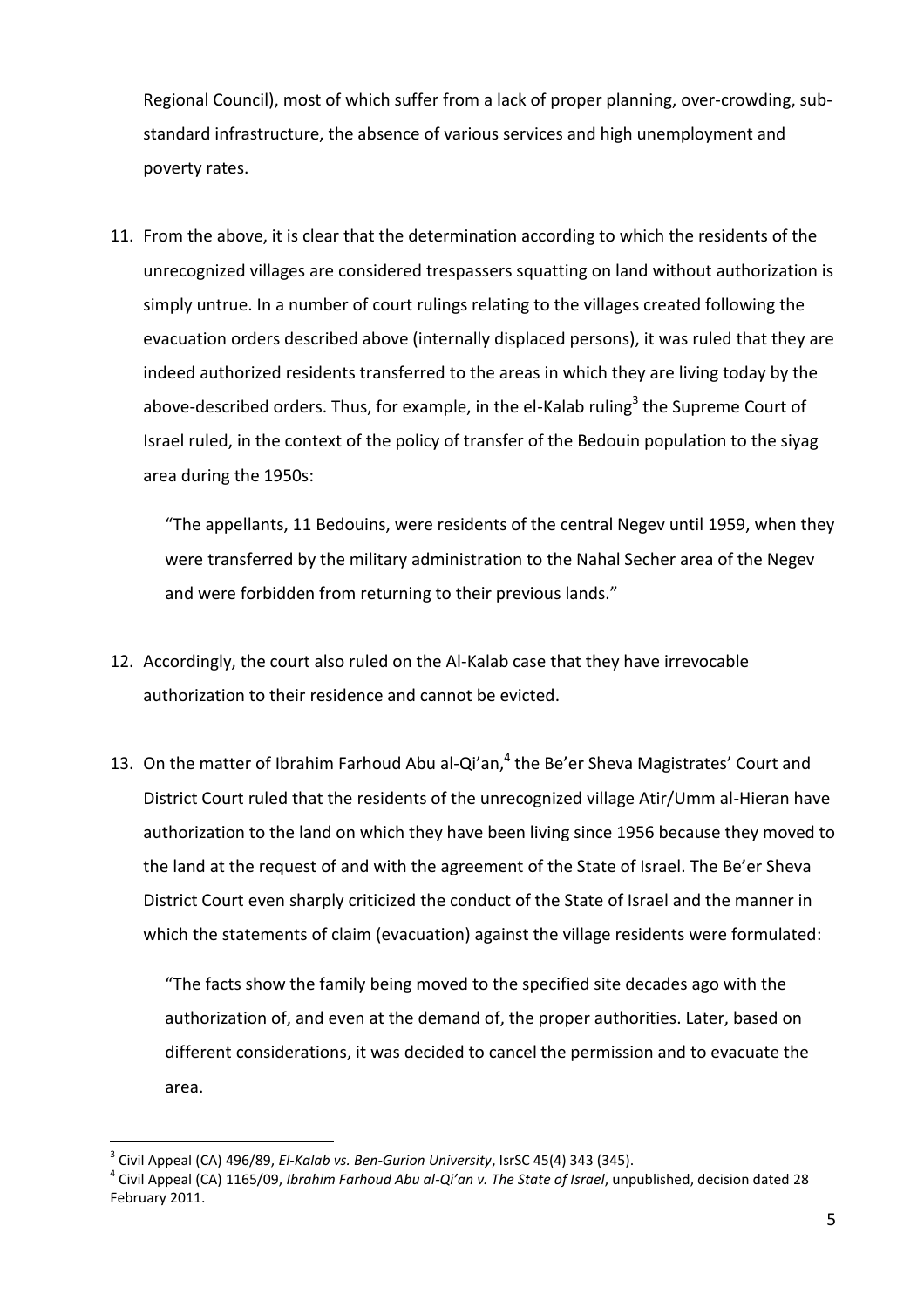"Given these facts, which the previous ruling mentions and rules as indisputable, it results that from the beginning, the statement of claim filed in response presenting the cause of "standard" squatting, and the perception of possession without any permission whatsoever, does not accord with the set of facts as they are and does not reflect the complex reality and unusual circumstances that the previous ruling determined […] The presentation of the issue in an incomplete and imprecise manner in the statement of claim is regrettable." 5

- 14. Even the Goldberg Commission dealt with this issue and determined that "the forced migration of some of them [Bedouin tribes] to the siyag area after the establishment of the State, and the many years of others' holding land in the siyag area cannot be ignored. One cannot say of the tribes that were there, or of those that were transferred there, that they invaded the siyag area…"<sup>6</sup>
- 15. It follows that the draft bill is based on mistaken factual assumptions and generalizations in that it does not clearly indicate the need to recognize unrecognized villages, at the same time that governing authorities are working to advance master plans which will lead to the evacuation of these villages.

### **Negation of land ownership rights**

 $\overline{a}$ 

16. As stated, the "arrangement" and "compensation" – both monetary and land – proposed in the draft bill are based on the complete negation of the Bedouin population's rights to property and its historical affinity to the land as will be detailed below. The draft bill's explanatory notes clarify that those claiming ownership "have no legal right to the land claimed by them," and therefore, as said above, the arrangement is *ex gratia* (page 42 of the explanatory notes).

 $^5$  Ibid. Judge Ariel Ago's words on p. 7 of the ruling. Today, this case is in front of the Supreme Court in the framework of a motion for permission to appeal to the Supreme Court filed by the residents against the ruling by the District Court that the authorization given to them is revocable. *Motion for Permission to Appeal (MPA) 3094/11, Ibrahim Farhoud Abu al-Qi'an v. The State of Israel.*

 $^6$  Report of the Goldberg Commission for policy proposals to regulate Bedouin settlement in the Negev headed by retired Judge Eliezer Goldberg, 2008, p.27, (Hebrew):

http://www.moch.gov.il/SiteCollectionDocuments/odot/doch\_goldberg/Doch\_Vaada\_Shofet\_Goldberg.pdf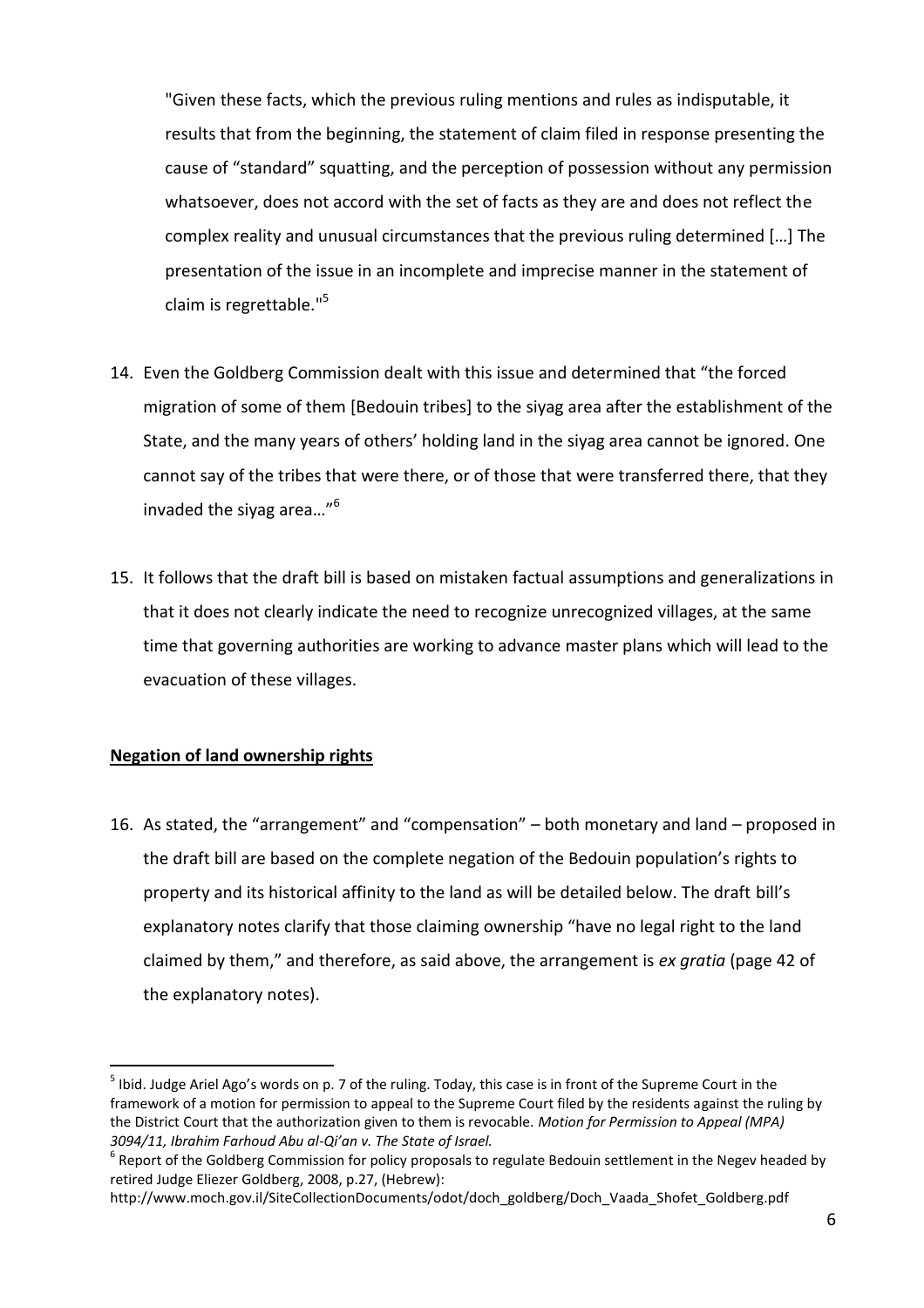- 17. This arrangement callously ignores clear, proven facts regarding the traditional and historic Bedouin ownership structure of Negev land and the circumstances behind these lands not being registered in the Israeli Land Registry books. Ignoring these facts severely harms the constitutional right to property as will be detailed below.
- 18. Bedouin ownership and possession of land in the Negev is the result of inheritance, purchase, acquisition of collateral, possession, etc. Land ownership among the Bedouin passed from generation to generation according to tribal laws and customs which were recognized and respected by mandate regimes – the British and the Turkish – until the end of the British Mandate for Palestine.<sup>7</sup> The Ottomans, and afterwards also the British, accepted the Bedouin land ownership system and relied on the internal land transfer records, which are based on the traditional tribal laws and customs, as written proof of land ownership and transactions.<sup>8</sup>
- 19. The aforementioned recognition of the traditional ownership structure is clearly demonstrated by archival documents from the 1950s and 1960s. From these documents it becomes clear that Jewish institutions and individuals used this form of recognition in order to purchase land from the Bedouins. This is demonstrated, for example, in a "secret" letter from "[the] Select Committee for Resolving the Matter of Bedouin Land Ownership in the Negev" from 20.10.1952 to the Justice Minister, in which it was written:

"It is a known fact that even during the period of Turkish rule the Bedouin tribes refrained from, and in many cases opposed, the registration of their land in governmental Land Registry books, because they feared that the registration of lands would sooner or later lead to their being drafted into military service, which the Bedouins strongly opposed.

"With the conquest of the country by the British, it was found – with the exception of a small number of cases – that Bedouin lands were not listed in Registry books.

l

*<sup>7</sup>* Oren Yiftachel*, Expert Opinion (response to expert opinion by Prof. Ruth Kark) on the claim of the heirs of Suleiman al-Uqbi to ownership of plots in al-Araqib and Zahilqiya*, in Civil Case (CC) 7161/06, February 2010, p. 13- 14 (Hebrew), available at: http://toibillboard.info/Yiftah\_3.pdf

<sup>8</sup> Oren Yiftachel, *Expert Opinion* in Civil Case (CC) 7161/06, August 2009, p. 6, (Hebrew), available at: http://toibillboard.info/Yiftah\_1.pdf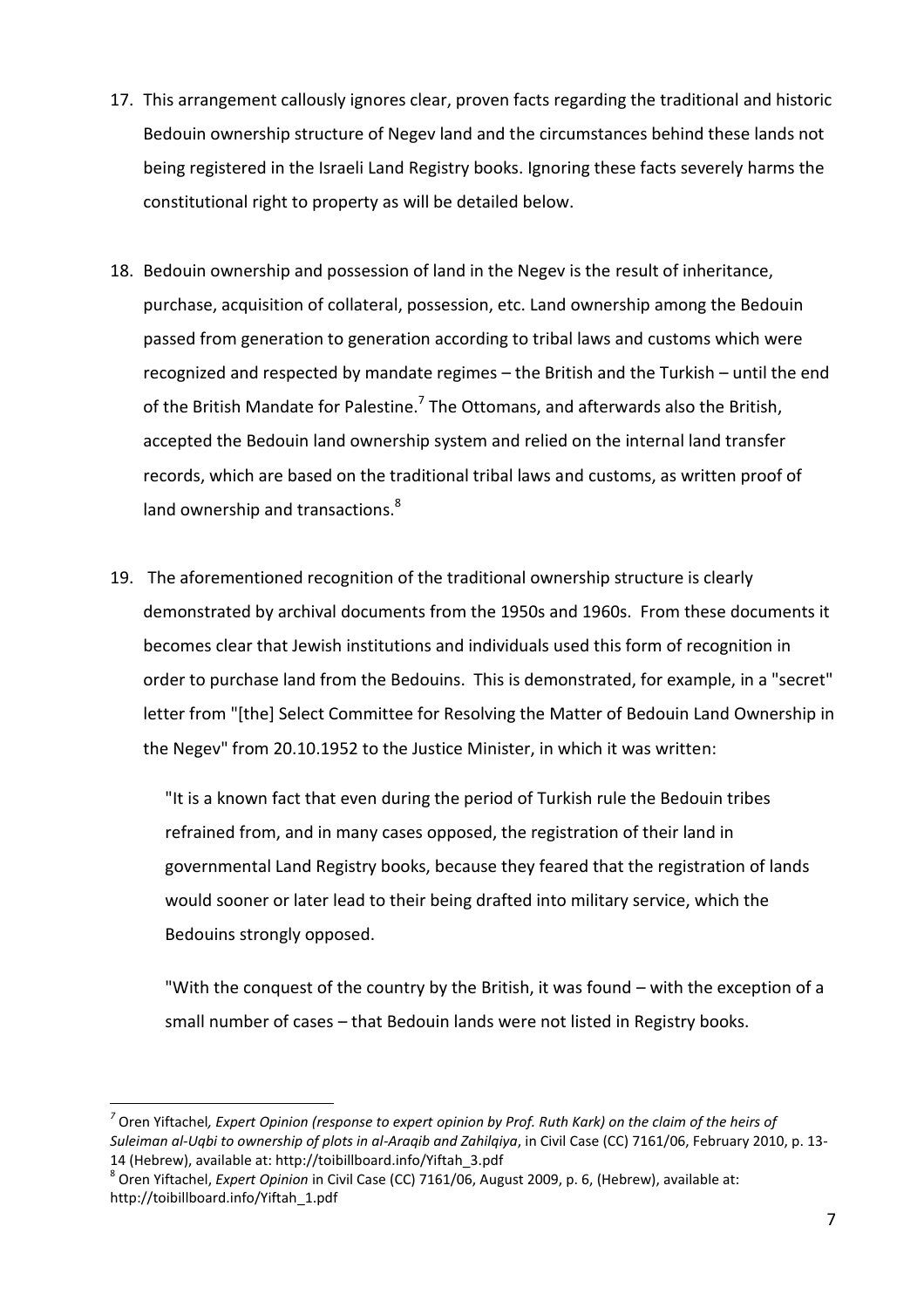"Nevertheless, the Bedouins considered themselves the owners of all of the areas that they cultivated, and despite their lacking registration certificates, both the Turkish and British authorities recognized this fact.

[…]

"[…] Indeed it is a known fact that during the period of Mandate rule, very substantial areas were registered in the name of the Bedouins, based on proof that they had cultivated these areas for a period exceeding the period of limitations. An important part of these lands were then transferred, after their registration, to the Jewish National Fund, and to other Jewish companies, as well as to private Jewish individuals. Thus there are hundreds of precedents with regards to this issue, and we are convinced that the Government of Israel will not be able to and need not ignore them."<sup>9</sup>

20. This is also demonstrated by a July 1966 letter from Sasson Bar Tzvi, military governor of the Negev to the Operations Branch Superintendent regarding "the Negev Bedouin land problem", which explained that:

"The land in the Negev, unlike that in the rest of the country, was not registered by the Mandate government in the Land Registry books. The Bedouin, who refrained from registering their land, did not especially suffer from the land's non-registration because the authorities recognized the Bedouin and their rights to the land, a matter which was expressed in the registration of all the land in tax records and the agreement of the authorities to recognize the transfer of land from one Bedouin to another Bedouin, or to any other person, as in a legal lease agreement, and in their agreement to register the land in the Registry books under the name of the buyer (in which manner the Jewish National Fund purchased thousands of dunams of land and registered them in its name)"<sup>10</sup>.

21. There are a number of reasons why the ownership rights of the majority of Bedouins in the Negev were not listed in the Land Registry books. The process of regulating land

<sup>9&</sup>lt;br><sup>9</sup> A letter from the members of "[the] Select Committee for Resolving the Matter of Bedouin Land Ownership in the Negev". Y. Witz, Y. Feldman and B. Fishman to the Justice Minister on 20.10.1952, document from the State Archives.

 $10$  A letter from Sasson Bar Tzvi, military governor of the Negev, in July 1966 to the Operations Branch Superintendent regarding "the Negev Bedouin land problem". Document from the IDF Archives.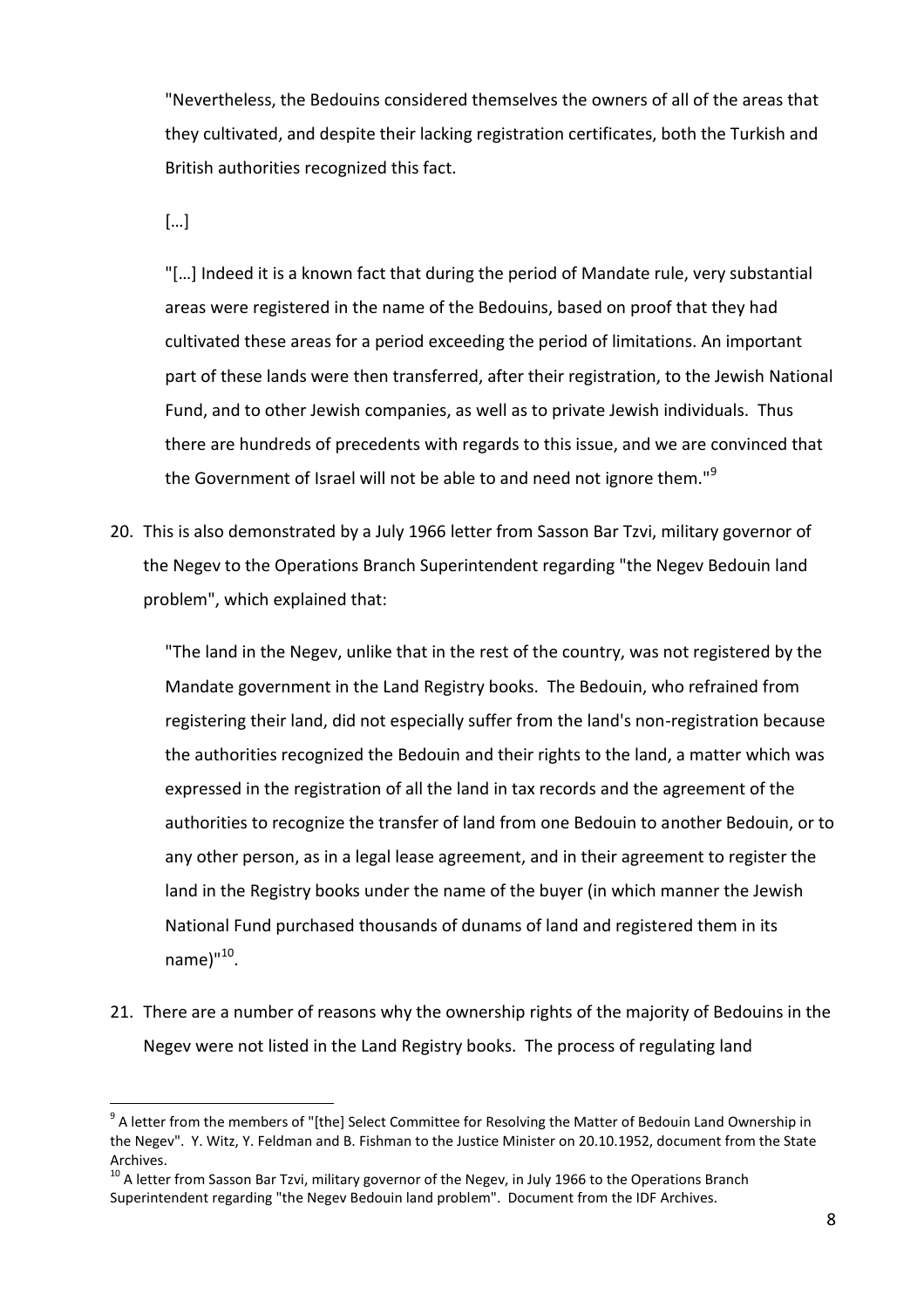ownership during the British Mandate period, through which many of the landholders in the north and center of the country were officially registered, was not carried out in the Negev. As a result of this, the land registration mechanism was distant and inaccessible to Negev residents.<sup>11</sup>

- 22. Another major reason that the Bedouins did not record their ownership in the Land Registry stems from the existence of their own traditional system of property acquisition, which for years had been used to settle matters of property ownership among the Bedouins. This mechanism divided the land into territories split amongst the various groups in the Negev. Within each territory, land was divided among families, either by historical status or by a traditional sales agreement, which the ruling Ottoman and British authorities both upheld. The Ottoman and British recognition of this ownership mechanism created the impression among the Bedouins that registration in the government Land Registry was unnecessary for the recognition and preservation of their land rights. Thus the non-registry of lands cannot be used as grounds for classifying them as *mawat* (uncultivated state lands), and cannot negate the historical rights of the Bedouins to these lands, upon which they had lived and worked for generations.<sup>12</sup>
- 23. In light of this reality, the draft bill is based, as stated above, on the assumption that there is no Bedouin ownership of any land in the Negev region, and that the framework of the "arrangement" is offered *ex gratia*. This exploits the fact of the non-registration of lands and ignores the historical circumstances that led to this situation, as described above. In the explanatory notes within the draft bill it is stated that "in general, and in accordance with set legal precedents regarding this matter, it can be said that claimants to land ownership have no such right by law (Israel Land Law 5729-1969, or other land laws) to the lands which they claim. Consequently, the compensation is offered purely 'ex *gratia*'" (page 42 of the draft bill). Accordingly, the draft bill offers to grant monetary compensation for claimed land that was not held by the claimant of ownership during the "determined period" (according to Article 1 of the draft bill, the period from 2.5.1971 to 24.10.1979). Regarding ownership claimants who held their land during the "determined

 $\overline{a}$ 

<sup>&</sup>lt;sup>11</sup> Yiftachel, Oren, "Towards recognition of Bedouin villages? Plan for the Be'er Sheva Metropolis versus the Goldberg Committee" (in Hebrew), Tichnun, Vol. 6:1, p. 165, 172 (2009).

 $12$  Ibid., 173.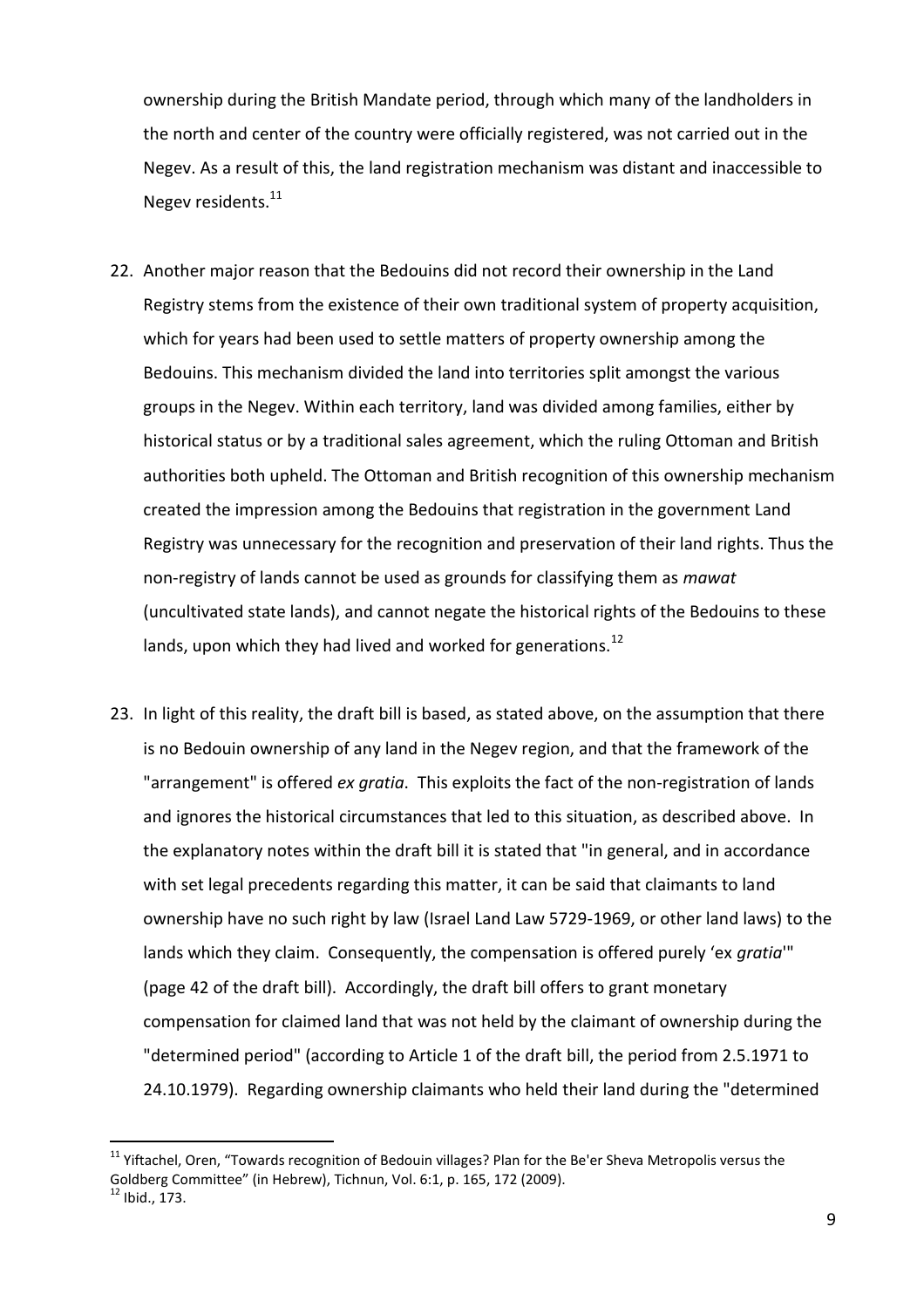period" the draft bill offers compensation for the land ranging from 20%-50% of the land area held during the "determined period" (Tables 1-8 in the third appendix to the draft bill).

- 24. Additionally, the draft bill, with the aim of forcibly imposing the arrangements it contains, determines that an ownership claimant who did not validate his/her claim and request compensation according to the process proposed in the draft bill, and did not request the resolution of his/her claim according to the defined arrangement, and for whom the court did not rule on his/her claim by the end of the arrangement period defined in the draft bill, shall not be the owner of the land by virtue of the ownership claim clarified in the arrangement's procedures, even if s/he proved ownership of the land. A land owner, as stated above, shall be entitled to monetary compensation for his/her ownership (Article 69 of the draft bill).
- 25. First it shall be noted that the arrangement upon which the draft bill is founded rests on a mistaken assumption that the ownership claims of Bedouins on their land in the Negev are not legitimate. This is despite the fact that the majority of these claims have not yet been resolved and that no ruling of any kind has been made with regards to them. The nonresolution of the claims over the course of many years derives from the failures of the State of Israel, as shall be described henceforth.
- 26. At the beginning of the 1970s the State of Israel enacted a policy regulating land ownership in the Negev. During that same period, Bedouins submitted some 3,200 ownership claims for approximately one million dunams of land. As a strategic political move, the State of Israel refused to recognize these claims and began submitting counterclaims to register Negev lands in its name, in contrast to the situation which was extant during the British Mandate period as stated above. During the decades that have passed since the beginning of the process of regulation and the freezing of that process, government authorities have initiated various moves aimed at reaching an "arrangement" with the Bedouin population regarding the land ownership issue. These initiatives have failed due to the fact that they sought to almost entirely dispossess the Bedouin population of its rights to the land and that the different formulas for compensation that were offered within their framework were not acceptable on principle by the population.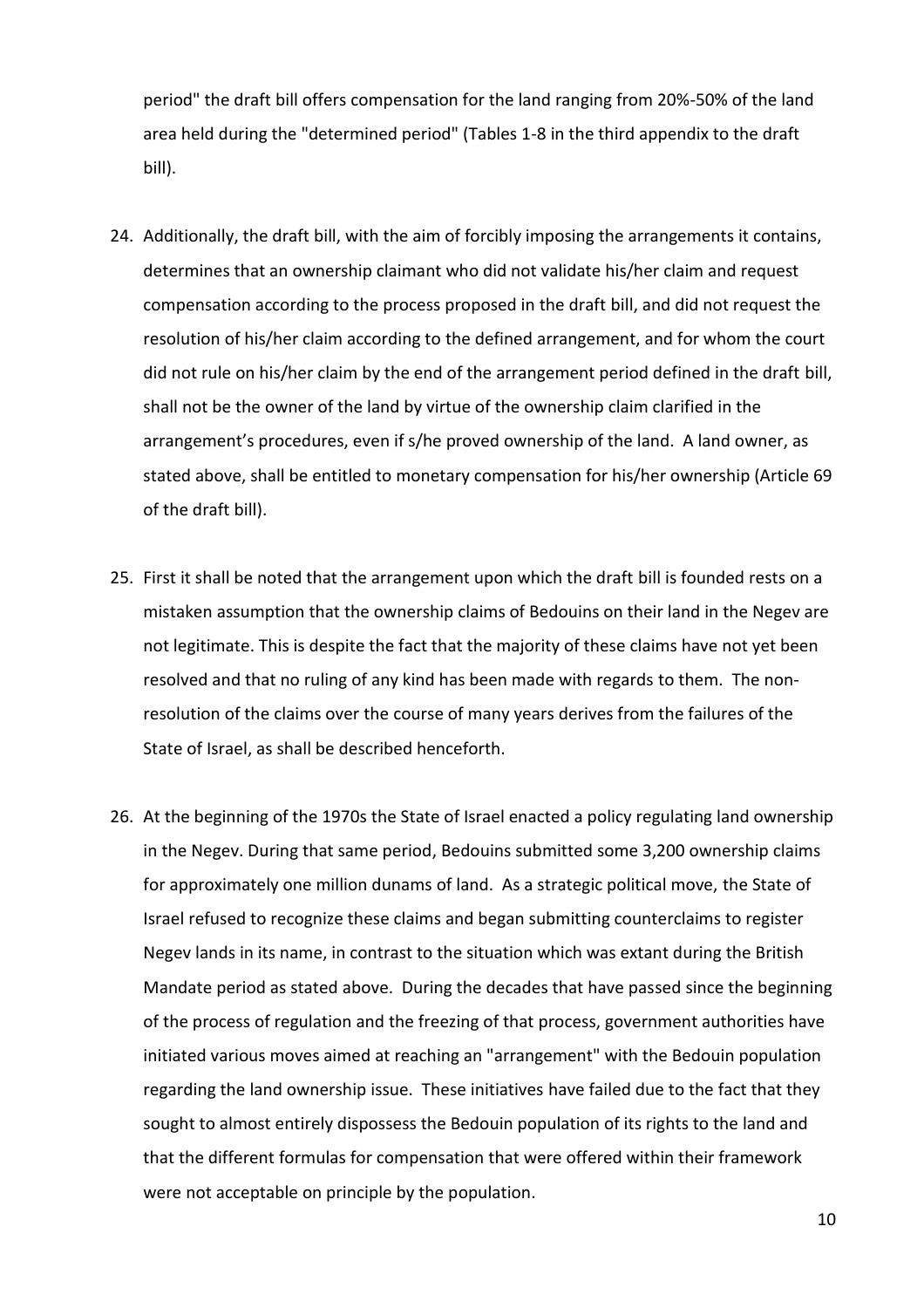- 27. Therefore the State is now seeking to build off of its failure to resolve the ownership claims over the course of years (while causing evident, irreversible damage to the Bedouins who submitted the claims) in order to unilaterally impose an unjust land "arrangement", while employing destructive coercive measures towards the Bedouin population.
- 28. **To sum up what has been said thus far, the draft bill's two components, evacuation of villages and non-recognition of ownership rights to Negev land, are sweeping generalizations and ethnic labeling, which lack any proper factual basis. The draft bill relies on incorrect assumptions which have no basis in the historical or current reality in the Negev and no basis in legal developments which were applied in court rulings on this matter. The failure of the bill's drafters – the lack of proper examination of the set of facts on which the draft bill is based – is extremely severe, especially given that such a law will determine the fate of thousands of families, leading to the destruction of their homes, financial interests, community life and tribal life while completely undermining their property rights, dignity and equality. The failure is especially clear in the nonexamination of the circumstances of each specific unrecognized village and the treatment of all of these villages as a single entity, without examining in each specific instance what the relevant facts are. This generalization does not serve any proper purpose and is contrary to the rulings of the Supreme Court of Israel, which has rejected sweeping limitations of rights that are not based on individual consideration<sup>13</sup>, as will be described henceforth**.

### **A coercion mechanism that suspends application of the existing law:**

 $\overline{a}$ 

29. The draft bill suspends application of constitutional and administrative law and grants wide-ranging and sweeping administrative powers, similar in format to declaring a state of emergency in wartime. This absolutely undermines the principle of equality for all before the law.

<sup>13</sup> See on this matter: High Court of Justice 7052/03 **Adalah – The Legal Center For Arab Minority Rights in Israel v the Minister of Interior** ruling SA(2) 202, (2006); High Court of Justice 8276/05 **Adalah v the Minister of Defense**, (not yet published, ruling from 12.12.06).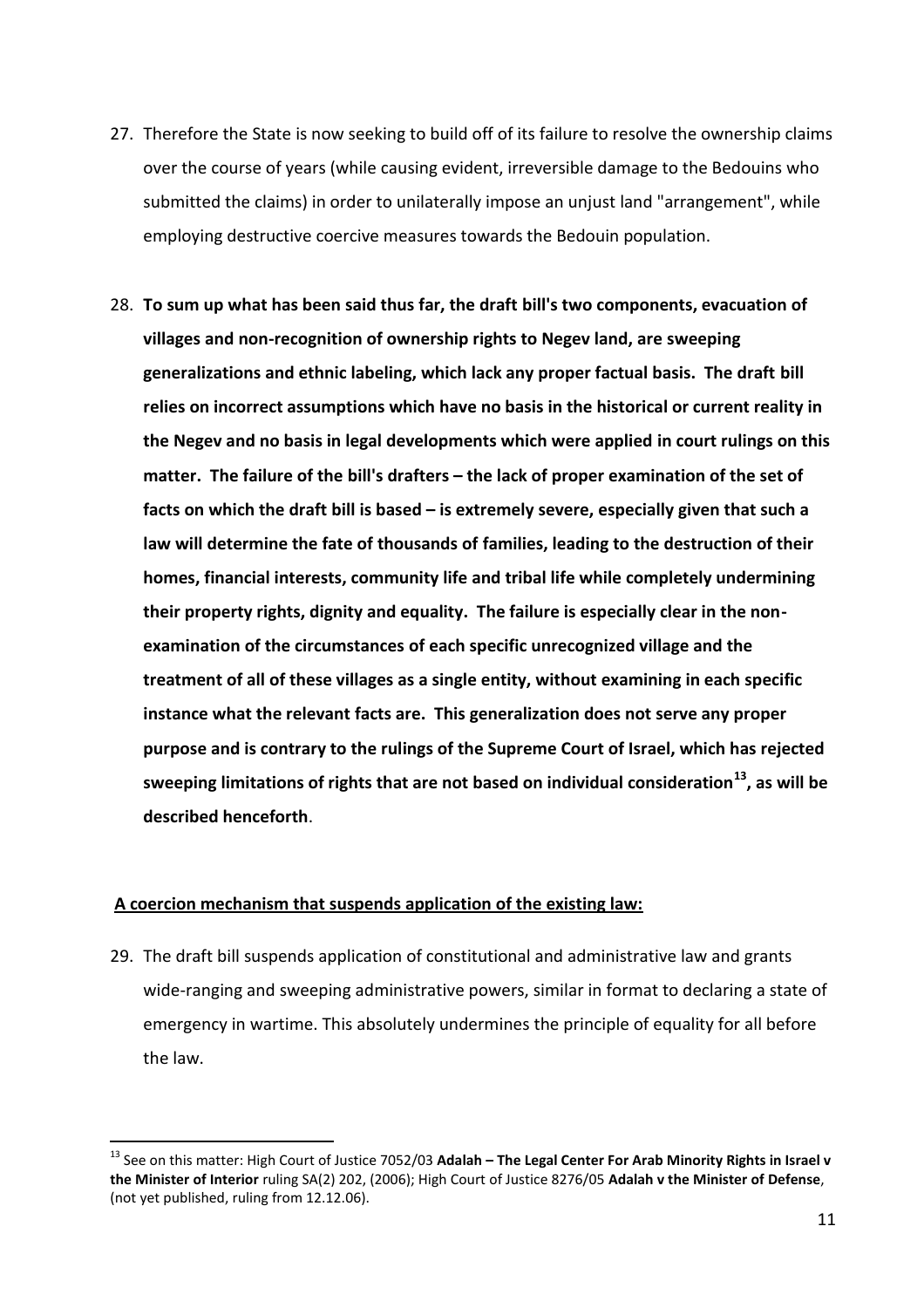- 30. Chapter 8 Enforcement and Punishment in the draft bill grants wide- ranging administrative powers for the enforcement and imposition of the bill's arrangements on the entire Arab Bedouin population of the Negev. The draft bill grants authority to appointees to issue administrative expulsion orders to be enacted within 30 days against anyone who does not accept the "arrangement" framework proposed in the bill, and against anyone who received the legal instruction but did not implement the conditions determined to fulfill it by the deadline, etc. (article 71 (a)) of the draft bill. Article 72 (a) of the draft bill even grants authority to issue such an eviction order 15 days after the initial order is issued.
- 31. Moreover, the eviction orders as proposed in the draft bill will be issued without granting the right to a hearing. Although the option will be offered to appeal to the courts to revoke the orders (article 71 (g) of the draft bill), the authority of the court to interfere in the matter is limited to only examining the existence or lack thereof of the technical conditions that form the basis for the eviction order's issuance. The bill also imposes actual prison sentences on residents who do not comply with the eviction orders (article 73 of the draft bill).
- 32. In practice, residents of unrecognized villages that have existed since time immemorial, as well as those built decades ago following the orders of the Negev military governor, will be evacuated according to administrative orders. Bedouin residents of the Negev will no longer be able to claim any kind of usage rights to the lands on which they live or ownership rights to the land. As such, they will not be able to fight the decision to evict them under the principles of administrative law or constitutional law, will not be able to defend themselves from eviction under real estate law and will not be able to defend against the destruction of their homes under the equitable defense doctrine.
- 33. In other words the draft bill will legally prevent the Bedouin residents of the Negev from defending their rights and hence undermines the basic constitutional right to due process. The bill creates a new land mechanism, different from the regulations applying to all other regions and all other citizens in the State, and thus undermines the principle of the rule of law, which is based on the axiom of equality for all under the law.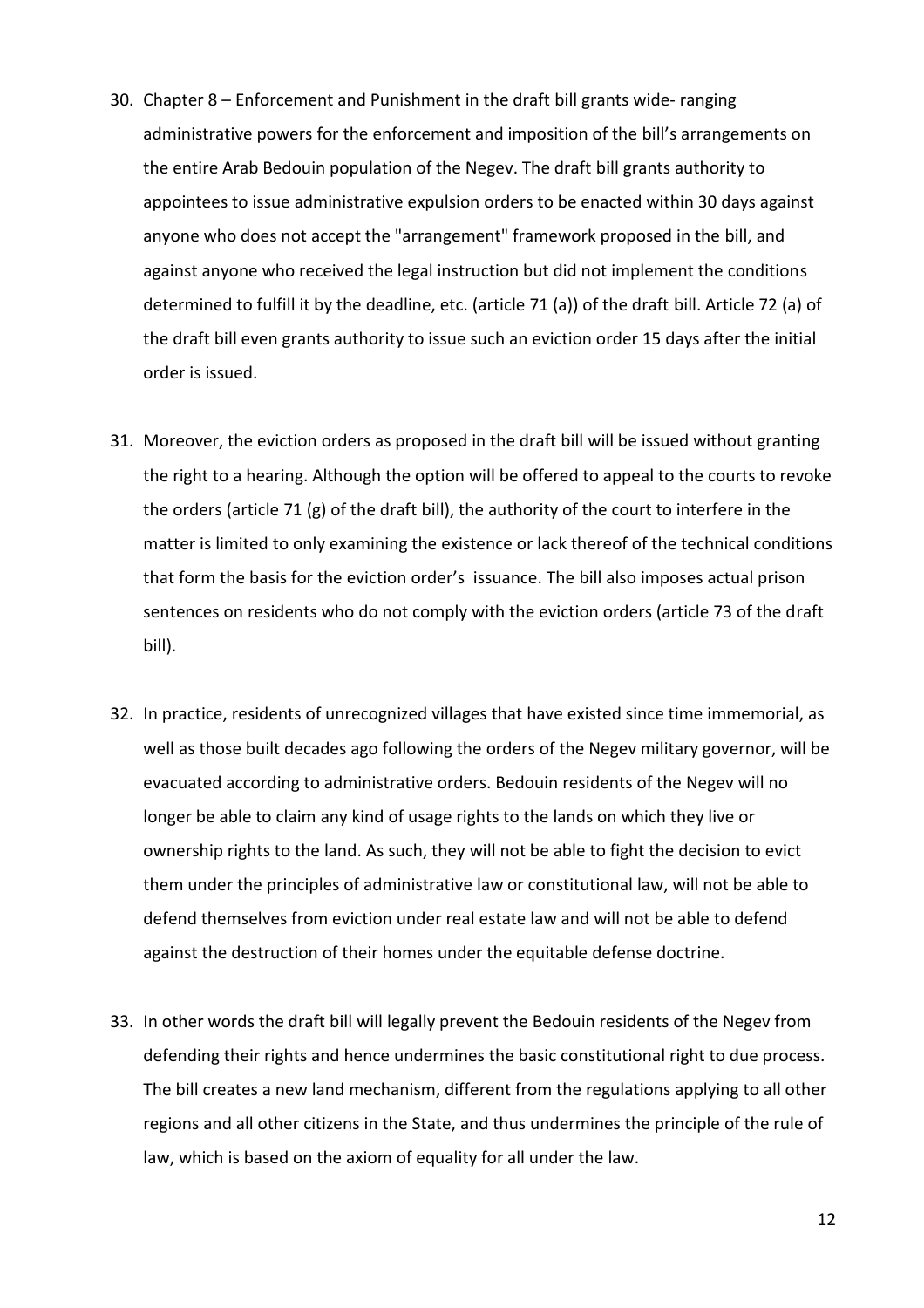- 34. Residents of unrecognized villages have rights under the law, and have the right to defend those rights according to the law. Thus, for instance, two examples cited above in the matter of **El-Kalab and Abu al-Qi'an** established factual determinations that completely contradicted the claims made by the state as to the defendant's alleged squatting. Given this situation, the draft bill changes the existing legal conditions, effectively declaring all the residents of unrecognized villages to be breaking the law by the very fact that they are not prepared to accept the "arrangement" in the draft bill. Administrative eviction orders in accordance with the draft bill are not connected to the question of whether or not the residents are squatters. They are only connected to the question of whether or not they accept upon themselves the "arrangement" in the draft bill. The formulation of the draft bill undermines the rule of law because it ignores the existence of legal defenses according to other laws and it suspends the right of equality for all under the law, and even revokes the right to due process.
- 35. Moreover, as described above, in some of the cases, even defendants who have proved their ownership of the land and received such a ruling will not be eligible to register their lands according to the ruling in their name, but will be obligated to receive financial compensation for their land.
- 36. The established rule is that the obligations of administrative law and principles of constitutional law apply to all statutory actions of the ruling authority as is stated: there are many courts but there is only one administrative law. "These obligations [of administrative law] are imposed upon the authority when it exercises statutory authority, in which it is possible to see principles that restrict – according to the presumed intention of the legislation – the authority itself."<sup>14</sup> The rule of law includes the fundamental aspect of protecting the rights of man and of the fulfillment of the values of justice. Thus, the constitutional principles apply to every action of the state, including the act of the legislation itself (HCJ 428/86 **Barzilai v. Government of Israel,** IsrSC 40m(3) 505, 622 (1986); HCJ 6163/92 **Eisenberg v. Minister of Building,** IsrSc 47(2) 229 (1993); HCJ 1993/03 **The Movement for Quality Government in Israel v. The Prime Minister,** IsrSC 57(6) 817, 834 (2003); Aharon Barak, **Midatiyut Bamishpat – Hapgi'a bizhut hahukatit vehegbloteha**

l

<sup>&</sup>lt;sup>14</sup> HCJ 840/79 Association of Contractors and Builders in Israel v The Government of Israel, IsrSC 34(3) 725, 746 (1980).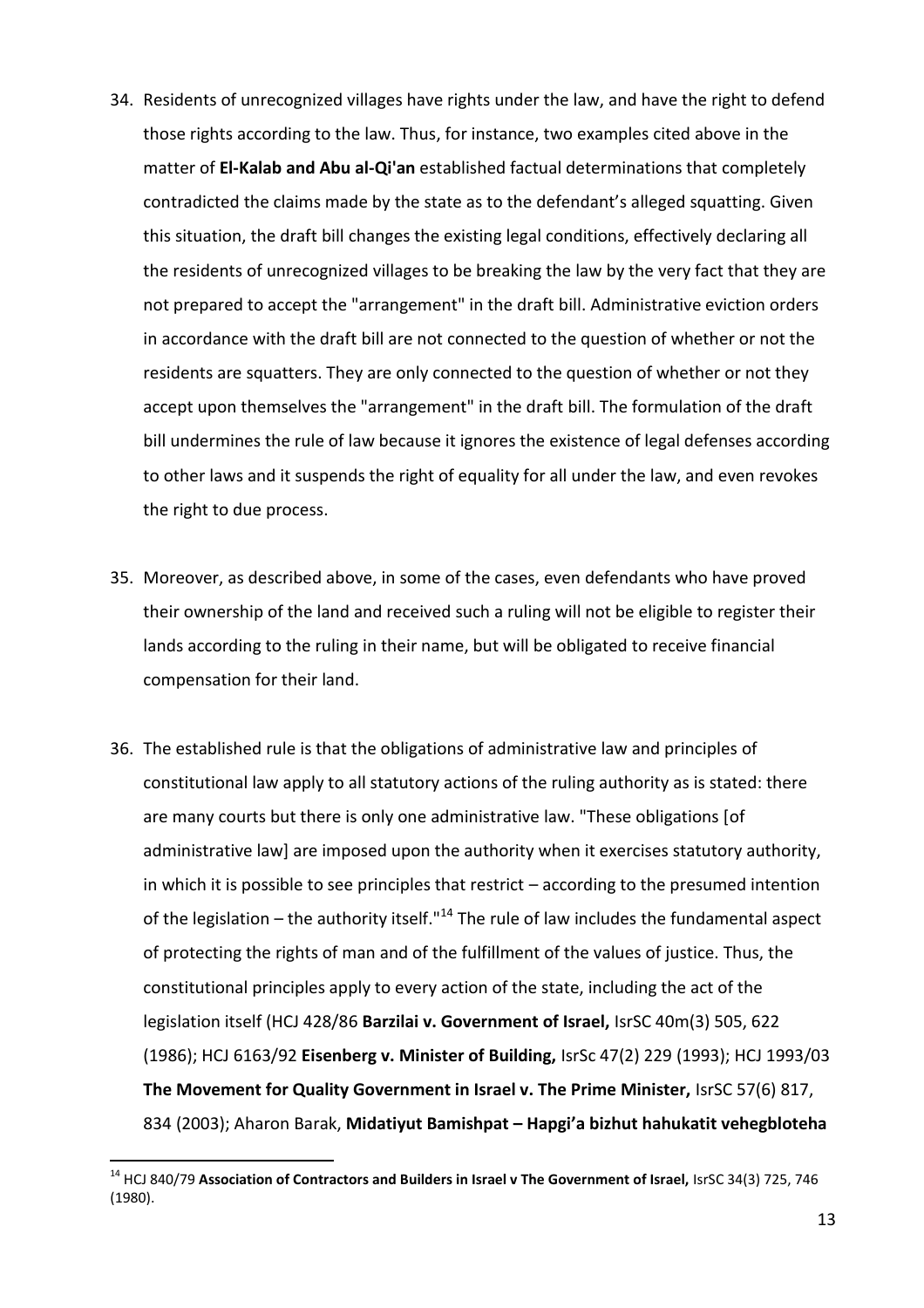[**Proportionality: Constitutional Rights and their Limitations]** Nevo (2010), pp. 280-283); Aharon Barak, **Shofet b'hevra demokratit [The Judge In a Democratic Society],** University of Haifa Press, Keter Publishing House, Nevo (2004).

- 37. The above ruling raises the importance of the issue of the principles of fairness in the actions of the public administration and state authorities in light of the power given into the hands of said authorities which place them in a position above the citizen or individual (see on this matter: HCJ 164/97 **Conterm Ltd. v. Finance Ministry, Customs and VAT Division,** IsrSC 52(1) 289, 366-367 (1998).
- 38. Therefore the attempt to create a special ruling for a specific group severely undermines not just the principle of the rule of law but also the principle of equality under the law. Consequently, the State cannot legislate arrangements that, in effect, suspend the application of administrative and constitutional law regarding actions and authorities granted to the state according to that same law. The State also cannot legislate arrangements that suspend real estate law for the Bedouin population of the Negev when they are valid and apply to all other citizens of the State.

# **Violation of Basic Constitutional Rights:**

39. The draft bill constitutes a grave violation of the rights of Bedouin residents of the Negev to property, dignity, and equality.<sup>15</sup> Retrospectively rendering the entire Bedouin population as "criminal," imposing upon them a regime of segregation, imposing a legal framework of emergency regulations that rests in the hands of administrative authorities, failing to recognize the property rights of the Arab Bedouin population, and the eviction of tens of thousands from their homes and villages – all clearly violate the rights of the Negev Bedouins to property, dignity, and equality, as will be detailed below:

# **A. The Constitutional Right to Property:**

<sup>15</sup> <sup>15</sup> Regarding the right to equality, see HCJ 11163/03, **High Follow-Up Committee for Arab Citizens of Israel v. The Prime Minister of Israel** (not yet published, granted on 17 June 2007); HCJ 1113/99, **Adalah – The Legal Center for Arab Minority Rights in Israel v. Minister of Religious Services**, verdict 54(2) 160, 170 (2000).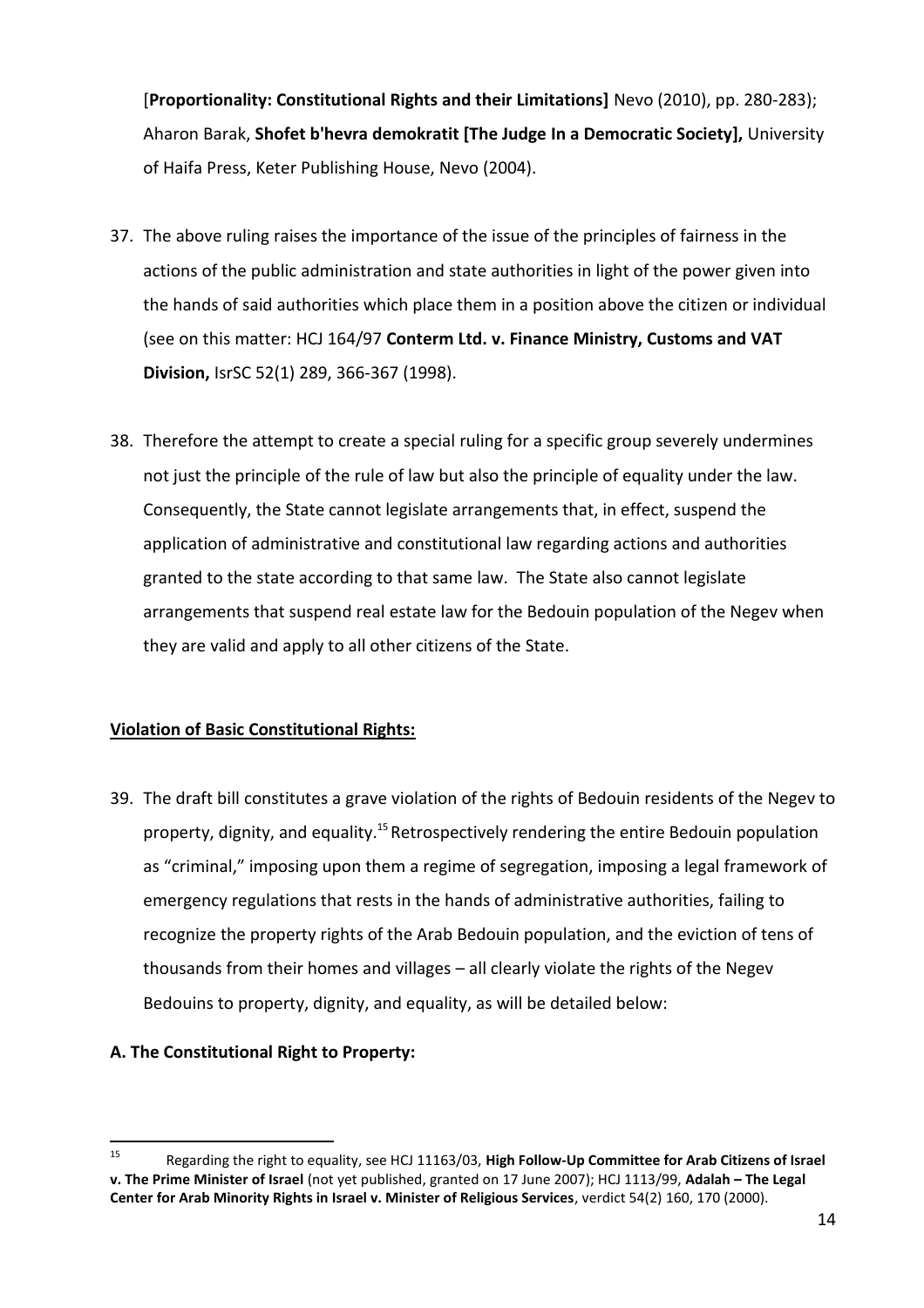- 40**.** The right of the Negev Bedouins to acquire full ownership of their lands is a property right of the utmost degree. The traditional Bedouin system of property and settlement was formulated under the framework of Bedouin governmental and cultural autonomy, which was in place until the beginning of the twentieth century, after which it was granted the protection of the Ottoman regime, the British regime – as can be seen in the archival documents that were mentioned above, and partly even the protection of the Israeli regime in its first years.<sup>16</sup> The State of Israel classified the lands that were under Bedouin ownership until 1948 as mawat lands (uncultivated, unallocated, and uninhabited), which are supposed to be listed as state lands, among other reasons because it claimed that these lands were not registered with the Land Registry (tabu) under the names of their Bedouin owners.<sup>17</sup>
- 41. As stated above, this approach by the State of Israel, which seeks to use the lack of registration of the majority of Negev lands in the Land Registry's books, wholly differs from that of the British mandate and the Ottoman regime. This approach denies the bond between the Bedouins and their lands and completely disregards the traditional property system of the Bedouin population, thereby denying and utterly violating the property rights of the Negev Bedouins. This approach further places the Bedouin population in a far inferior position in terms of evidence, with state authorities standing opposite and gaining the upper hand.
- 42. A second aspect of the Bedouins' right to property is manifested in the right of the residents of the unrecognized villages of both kinds (the historical and uprooted) to make use of the lands that have been serving them for residence for many decades. Such a lengthy period of possession creates a constitutional right to property under Article 3 of Israel's Basic Law: Human Dignity and Liberty.
- 43. As stated above, the fact that some of the residents of the unrecognized villages moved to a location that became their village following the State's directive and under its exclusive

 $16\,$ <sup>16</sup> See also: Oren Yiftachel, **Expert Opinion regarding the Successors of Sliman al-Uqabi for Owenrsip of the Lot Known as "Araqib 1"** – this opinion was submitted in the course of a legal proceeding that is still standing before the Be'er Sheva District Court (2010).<br><sup>17</sup> Heid The State's slaim is that since the

<sup>17</sup> Ibid. The State's claim is that, since the Bedouin did not register their lands in 1921 in response to the British Land Order, and since – according to their claim – there were no villages in the area at the time, all these lands are *mawat* and should therefore be registered as state lands.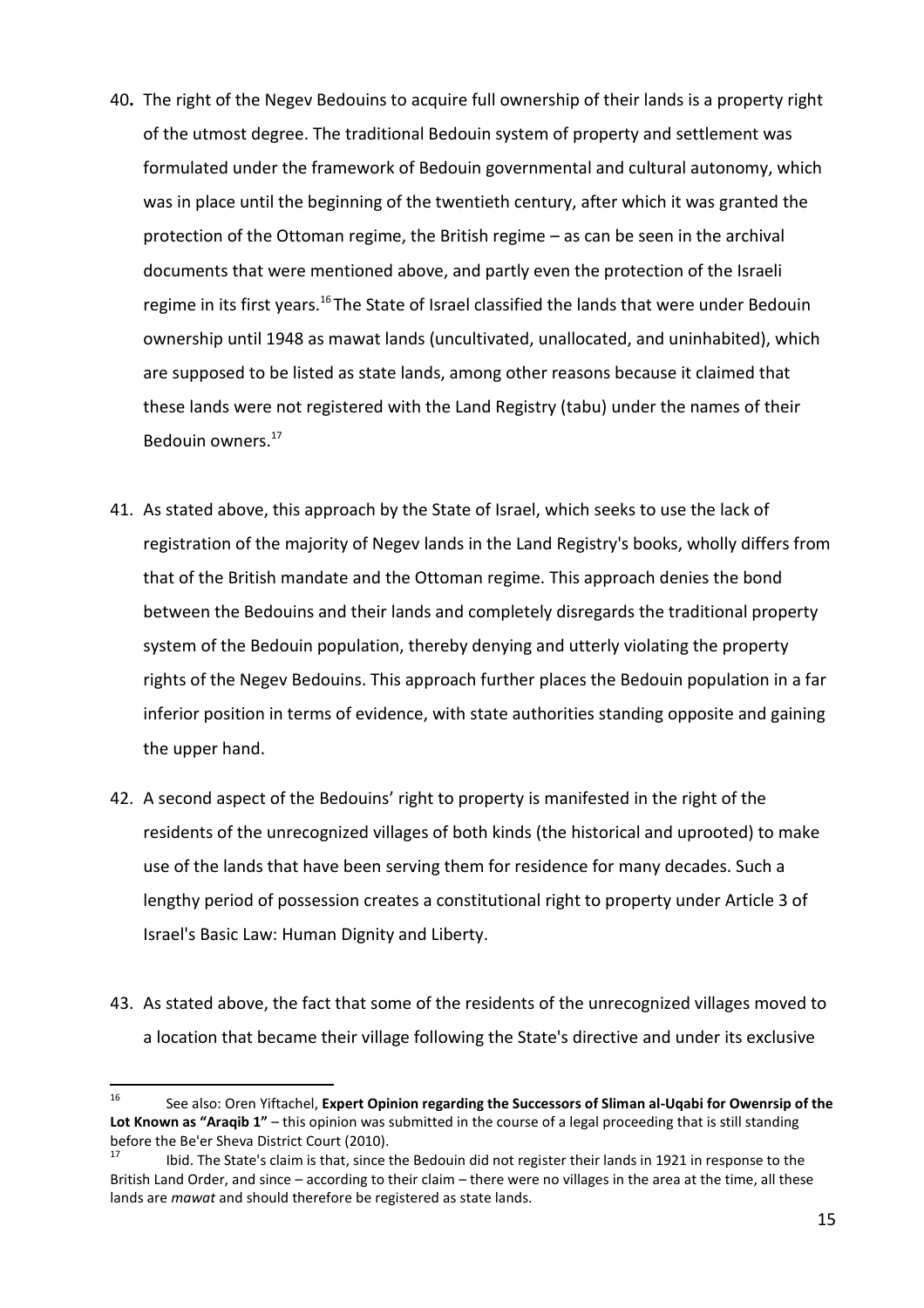supervision, their investment in their villages, building their houses and developing their lives, as well as the expectation and reliance that this is their home and this land is granted to their continuous use, all these enhance a constitutional property right, which deserves full protection. No monetary compensation could heal such a severe and sweeping injury to this right, as is desired in the draft bill. And the aforementioned statement is all the more valid when dealing with historical villages, which existed even before the State of Israel was founded on lands owned by the Bedouins. Regarding the significance and essence of the right to property, see: HCJ 1661/05, **Gaza Shore Regional Council v. Knesset**, verdict 59(2) 481, 583 (2005); HCJ 2739/95, **Makhoul v. Minister of Finance**, verdict 50(1) 309, 317 (1996); CA 6821/93 **United Mizrahi Bank LTD v. Migdal Cooperative Village**, 49(4) 221 (1995); HCJ 7862/04 **Abu Daher v. Commander of the IDF Forces in Judea and Samaria**, 59(5) 368 (2005); HCJ 2390/96, **Kersik v. State of Israel**, verdict 55(2) 625 (2001).

### **B. The Constitutional Right to Dignity:**

44. The ethnic labelling of the Bedouin population of the Negev and the generalized arrangement concerning them, as well as the eviction of the residents of the unrecognized villages from their villages under the circumstances detailed above, also constitute a severe violation of their constitutional right to dignity. This is because eviction under such circumstances and without individual review of each and every case, will deny their right to housing, deny any value of their family and social lives, and deny any value of their humanity, their culture, and their customs. The policy that is at the foundation of this draft bill gives the residents of these villages the feeling that they are treated like objects that can be easily transferred from one place to another, without any consideration for their affinity and their strong ties to that place, the social, familial, and economic consequences of the transfer, and the unique circumstances of each and every village or each and every resident. On this matter, see: HCJ 1661/05 **Gaza Shore Regional Council v. Knesset**, verdict 59(2) 481, 561-562 (2005); RCA 4905/98 **Gamzo v. Yeshayahu**, verdict 55(3) 360, 375 (2001); Aharon Barak, **Interpretation in Law**, vol. 3 422-423 (1994).

#### **C. The Right to Equality:**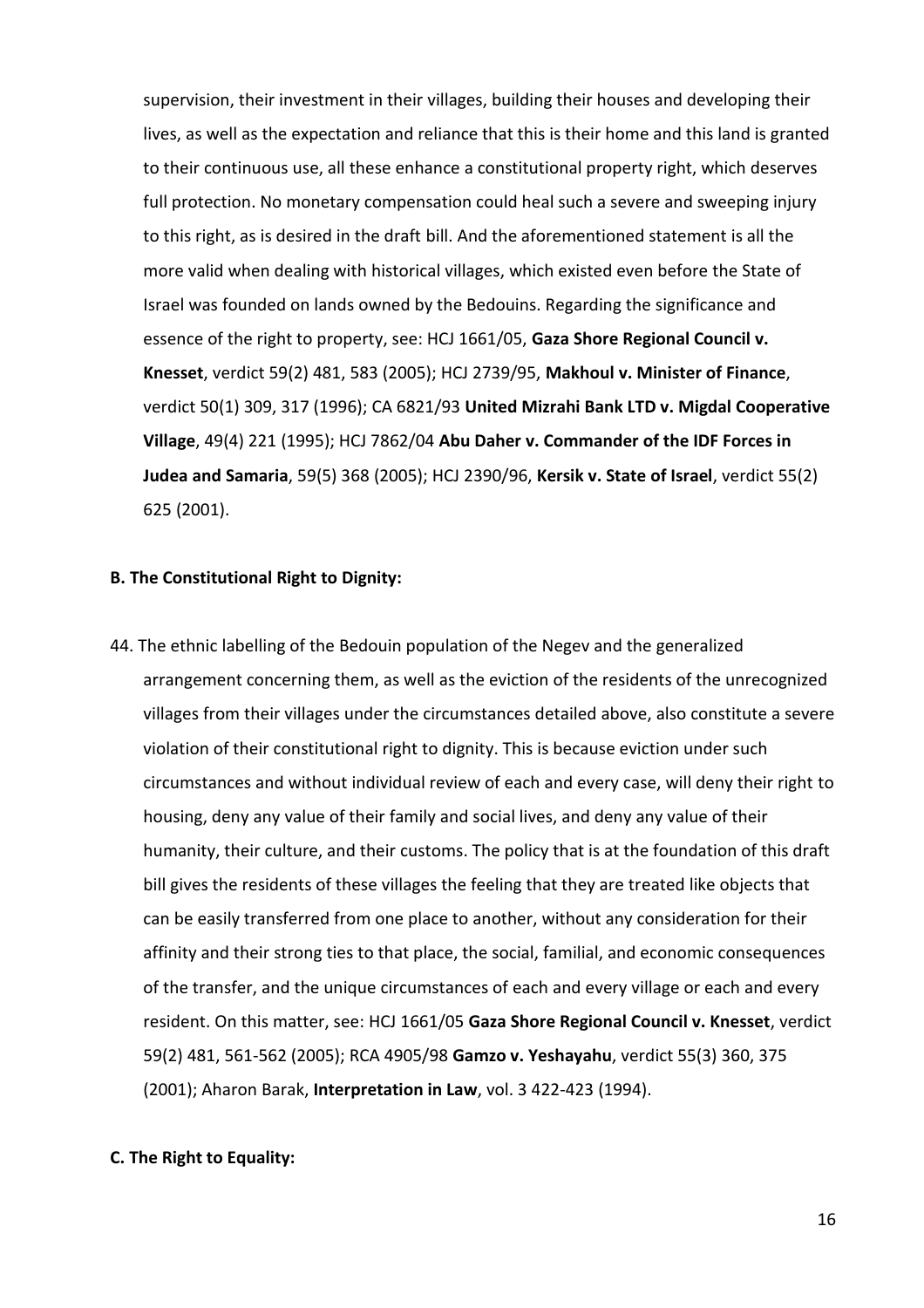- 45. Evicting the residents of the unrecognized villages under these circumstances while ethnically labelling them, constitutes a violation of the constitutional right to equality, which is a component of human dignity. The draft bill in this context does not grant equal weight – or more accurately any weight – to the interests of the native Bedouin population that has been residing in the Negev area since time immemorial.
- 46. Moreover, at the same time that Israel refuses to recognize the Bedouin villages, it continues to treat their residents as intruders and applies towards them a discriminatory policy of concentration, evicting and severing them from their rural lifestyle whilst denying their rights to the land. At the same time the State has established and continues to establish Jewish communities in the Negev in a variety of settlement types. There are currently over a hundred Jewish settlements in the Be'er Sheva Region, with an average population of approximately 300 people per community.<sup>18</sup> This is in addition to dozens of lone farms, which were established without a permit but the government worked to grant some of them retroactive recognition.<sup>19</sup> In this context, it should also be noted that the government only recently made a decision to found a new settlement strip in the Mevo'ot Arad area, which includes dozens of Jewish settlements (Government Decision No. 3782, dated 30 October 2011). This is in addition to the recognition of many Jewish "settlements" in the Negev region, which exist without any master plans or legal permits but with full government backing.
- 47. Furthermore, the principle of separating residences and restricting the living areas of the Bedouin population also constitutes a severe violation of the right to equality.

<sup>18</sup> These figures are based on an analysis of figures published by the CBS and Ministry of Interior, performed by planner Nili Baruch of the organization Bimkom – Planners for Planning Rights. The figures were published on Ynet in an article titled "Negev Bedouin? Not Recognizing." [http://www.ynet.co.il/articles/0,7340,L-](http://www.ynet.co.il/articles/0,7340,L-3562139,00.html)[3562139,00.html](http://www.ynet.co.il/articles/0,7340,L-3562139,00.html) (Hebrew).

<sup>19</sup> The Negev Development Authority Law (Amendment 4) 2010, which was approved by the Knesset on 12 July 2010, authorized the Negev Development Authority to establish rules and criteria for the recognition of these farms and to allow them to use Negev lands for agricultural and touristic purposes, including building permits for the housing of the holders of these farms. As for the existing farms, the law established transitional regulations that will enable their continued settlement on the land and their retrospective recognition. Arranging the status of these farms expresses the government's official policy, which can be seen, for example, in the Cabinet Secretary's announcement from 15 July 2007, regarding the appointment of an inter-ministerial committee "**that will work to arrange that status of existing lone farms** and recommend to the government a procedure for the establishment of additional lone farms in the Negev and Galilee." The complete announcement can be read here: [http://www.pmo.gov.il/PMO/Templates/Spokesman.aspx?NRMODE=Published&NRNODEGUID=% 7b16DD00E0-](http://www.pmo.gov.il/PMO/Templates/Spokesman.aspx?NRMODE=Published&NRNODEGUID=%25%207b16DD00E0-A664-4B66-9F15-3D3DCDAEEEAB%7d&NRORIGINALURL=%2FPMO%2FArchive%2Fmazkir%2F2007%25%202f07%2Fgovmes150707.htm&NRCACHEHINT=Guest#six) [A664-4B66-9F15-3D3DCDAEEEAB%7d&NRORIGINALURL=%2fPMO%2fArchive%2fmazkir%2f2007%](http://www.pmo.gov.il/PMO/Templates/Spokesman.aspx?NRMODE=Published&NRNODEGUID=%25%207b16DD00E0-A664-4B66-9F15-3D3DCDAEEEAB%7d&NRORIGINALURL=%2FPMO%2FArchive%2Fmazkir%2F2007%25%202f07%2Fgovmes150707.htm&NRCACHEHINT=Guest#six)  [2f07%2fgovmes150707%2ehtm&NRCACHEHINT=Guest#six](http://www.pmo.gov.il/PMO/Templates/Spokesman.aspx?NRMODE=Published&NRNODEGUID=%25%207b16DD00E0-A664-4B66-9F15-3D3DCDAEEEAB%7d&NRORIGINALURL=%2FPMO%2FArchive%2Fmazkir%2F2007%25%202f07%2Fgovmes150707.htm&NRCACHEHINT=Guest#six)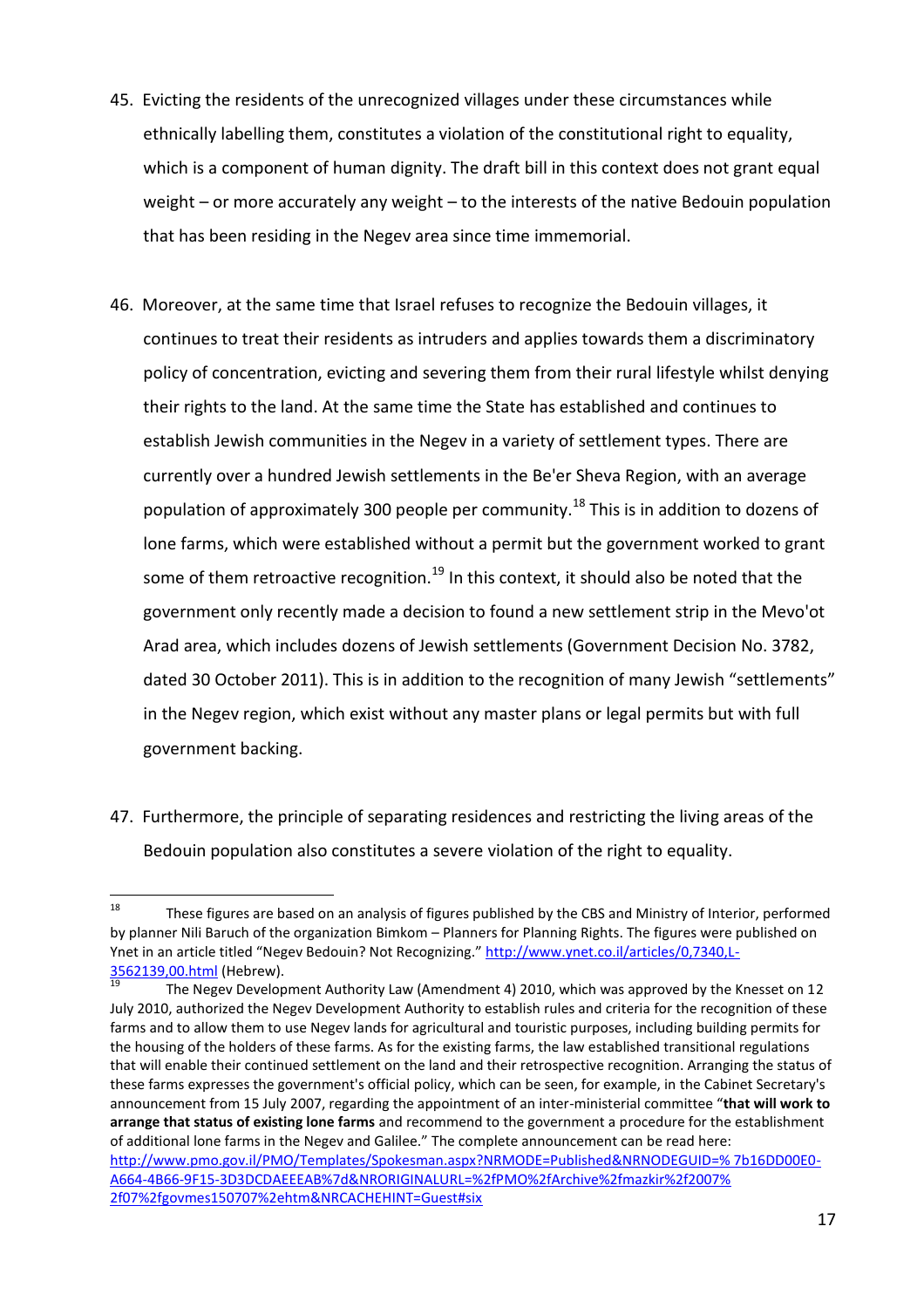48. The obligation of public authorities, including the Knesset of course, to treat all the citizens of Israel equally, is extensive and spreads to all areas of life, especially everything that concerns the allocation of resources at its disposal. The authority's obligation for equal treatment in all areas of its activity is all the more important in relation with the State's Arab population (HCJ 11163/03, **High Follow-Up Committee for Arab Citizens of Israel v. The Prime Minister of Israel** [not yet published, granted on 17 June 2007]; HCJ 1113/99, **Adalah – The Legal Center for Arab Minority Rights in Israel v. Minister of Religious Services**, verdict 54(2) 160, 170 [2000]).

#### **An Inappropriate Purpose:**

- 49. Under the circumstances detailed above, the draft bill, which does not recognize the land ownership claims of the Bedouin population and suggests the uprooting of dozens of villages, cannot be considered an appropriate purpose. This is particularly so as it does not serve a clear public interest, but only aims to clear Negev lands for the benefit of a Jewish population or for other interests, none of which cannot be balanced with such a severe and concrete violation of the human and civil rights of the tens of thousands of Bedouin residents that it seeks to evict and deport.
- 50. In order to clarify matters, we shall review a few examples: the unrecognized village Umm al-Hiran, whose eviction is requested for the purpose of building a Jewish settlement by the name of Hiram on its ruins; the unrecognized villages Atir and Araqib, whose eviction is requested for the purpose of planting forests; the unrecognized village Alsara, whose eviction is requested for the purpose of building an employment center in the area; and the unrecognized villages Maqiman and Ujan, whose eviction is requested for the purpose of constructing a military intelligence center.
- 51. Israeli court rulings established that a purpose which does not grant proper weight to human rights is an inappropriate purpose. The same goes for a purpose that ignores constitutional rights or does not establish an appropriate balance between different conflicting interests (HCJ 1661/05, **Gaza Shore Regional Council v. Knesset**, verdict 59(2) 481, 570 [2005]; RCrA 5086/97 **Ben-Hur v. Tel-Aviv-Jaffa Municipality**, verdict 51(4) 625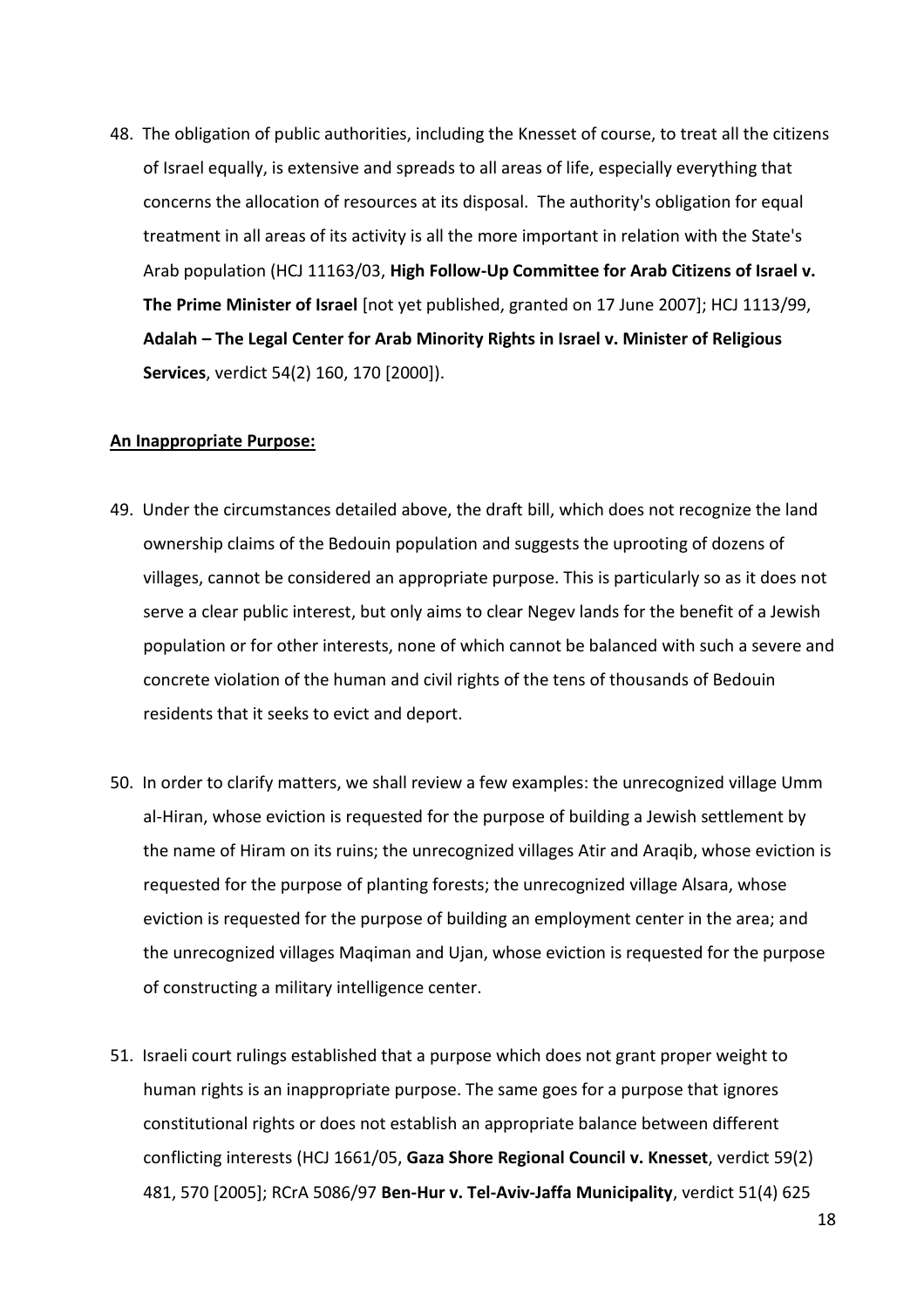[1997]; CA 524/88 **Pri HaEmek – Cooperative Agricultural Association LTD v. Sdeh Ya'acov – Workers' Village of HaPoel HaMizrahi for Settlement**, verdict 45(4) 529 [1991]; Aharon Barak, **Purposive Interpretation in Law** [2003]).

- 52. The purpose of evicting and concentrating the Arab Bedouin population of the Negev cannot be a purpose that stands on its own, since we are dealing with the allocation of land resources for all citizens of the State, which is supposed to be founded on the principles of justice and fairness, as were defined in the matter of **Siah Hadash Association**. 20
- 53. The backbone of this draft bill is the principle of segregation. On one hand, the bill establishes a special rule based on ethnic attributes, contrary to the right to equality before the law, and on the other hand it establishes forced residence and "changes" in land rights on the basis of these attributes. This is contrary to the State's obligation not to discriminate on the basis of nationality when allocating land resources, an obligation that was explicitly stated in the Supreme Court Ruling in the case of **Qaadan**. 21
- 54. As stated above, the bill memorandum treats all unrecognized villages and the entire Negev Bedouin population as one mass and rules out the specific and individual review of each case by itself and according to its circumstances. This generalizing approach cannot serve any appropriate purpose and contravenes the Supreme Court ruling, which disqualified the sweeping restriction of rights that is not based on individual review.<sup>22</sup>
- 55. The draft bill does not serve an appropriate purpose since it also contravenes the basic principles of international law. The violation of the rights of Negev Bedouin contradicts international norms of human rights, which through different treaties enshrine the rights of minorities in general and indigenous minorities in particular. In a series of treaties and declarations, to which Israel is obliged, the rights that were enshrined in this context are the

<sup>20</sup> <sup>20</sup> HCJ 244/00 **Siah Hadash Association v. Minister of National Infrastructures**, verdict 56(6) 25 (2002).

<sup>21</sup> HCJ 6698/95 **Qaadan v. Israel Land Administration**, verdict 54(1) 258 (2000).

<sup>22</sup> For this matter, see: HCJ 7052/03, **Adalah – The Legal Center for Arab Minority Rights in Israel v. Minister of Interior**, verdict 61(2) 202 (2006); HCJ 8276/05 **Adalah v. Minister of Defense** (not yet published, granted on 12 December 2006); HCJ 10662/04 **Saleh Hassan v. National Insurance Institute** (not yet published, granted on 28 February 2012).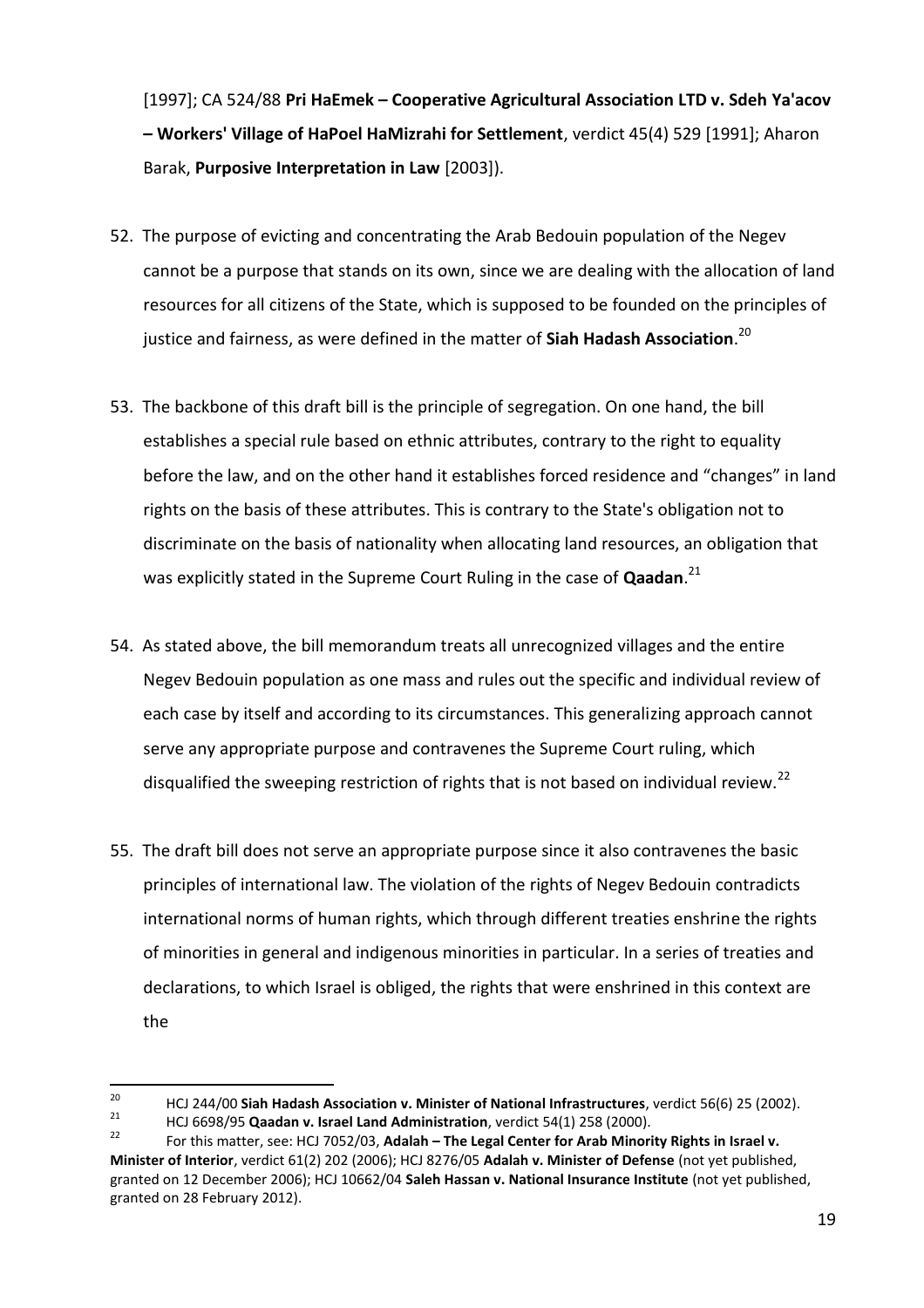right to equality,<sup>23</sup> property,<sup>24</sup> housing,<sup>25</sup> and the right to maintain cultural characteristics.<sup>26</sup>

- 56. Indigenous minorities were granted special protection under international human rights law because of their vulnerability, and these norms were entrenched in the United Nations Declaration on the Rights of Indigenous Peoples (hereafter: The Declaration).<sup>27</sup> Under international law and various treaties, an indigenous minority entitled to these protections is any distinct population, with unique religious and cultural characteristics, which is united by traditional social structures and whose way of living is linked to the place and land, and who is subjected to the new regime of a modern state that is threatening its culture and its assets.<sup>28</sup> It is clear, therefore, that the Bedouin population of the Negev, which falls under this definition, is entitled to the protections that were established by international norms for the protection of indigenous minorities.
- 57. It should be stressed that these norms, as enshrined in The Declaration, include the obligation not to forcefully remove an indigenous population from its land or its territory and not to resettle this population without its free, prior, and informed consent, and after agreement on fair and just compensation.<sup>29</sup> Furthermore, the indigenous population has the right to own, use, develop, and control the lands, territories, and resources that it possess by reason of traditional ownership, as well as the right to get back land and resources taken from it. $30$  It was further established that states must recognize the lands,

 $23$ The right to equality is one of the most basic principles of human rights. The prohibition on discrimination appears in the Universal Declaration of Human Rights and in the International Covenant on Civil and Political Rights (1966), which in Article 2.1 enshrines the right to equality and in Article 26 the obligation to guarantee equal protection of the law.

<sup>24</sup> The Committee on the Elimination of Racial Discrimination dedicated its General Recommendation No. 23 to the rights of indigenous peoples, and particularly to property rights and the affinity of these peoples to the land. Article 11 of the International Covenant on Economic, Social, and Cultural Rights enshrines the right of every human being to an adequate standard of living, including the right to housing.

Article 27 of the International Covenant on Civil and Political Rights obligates states in which ethnic, religious, or linguistic minorities exist to enable such minorities the right "to enjoy their own culture, to profess and practice their own religion, or to use their own language." The International Convention on the Elimination of All Forms of Racial Discrimination extended the protection of the right of different minorities, and first and foremost indigenous minorities, to the protection of their culture as a collective. General Recommendation No. 23 of the committee grants great importance to the protection of the culture of indigenous peoples and sees special importance in the bond between these minorities and the land and a connection between this bond and their right to maintain their culture and their lifestyle.

The Declaration on the Rights of Indigenous Peoples, which was approved by the United Nations General Assembly on 13 September 2007.

 $2<sup>28</sup>$  Ibid.

 $^{29}$  Article 10 of The Declaration.

Articles 1, 2, and 26 of The Declaration.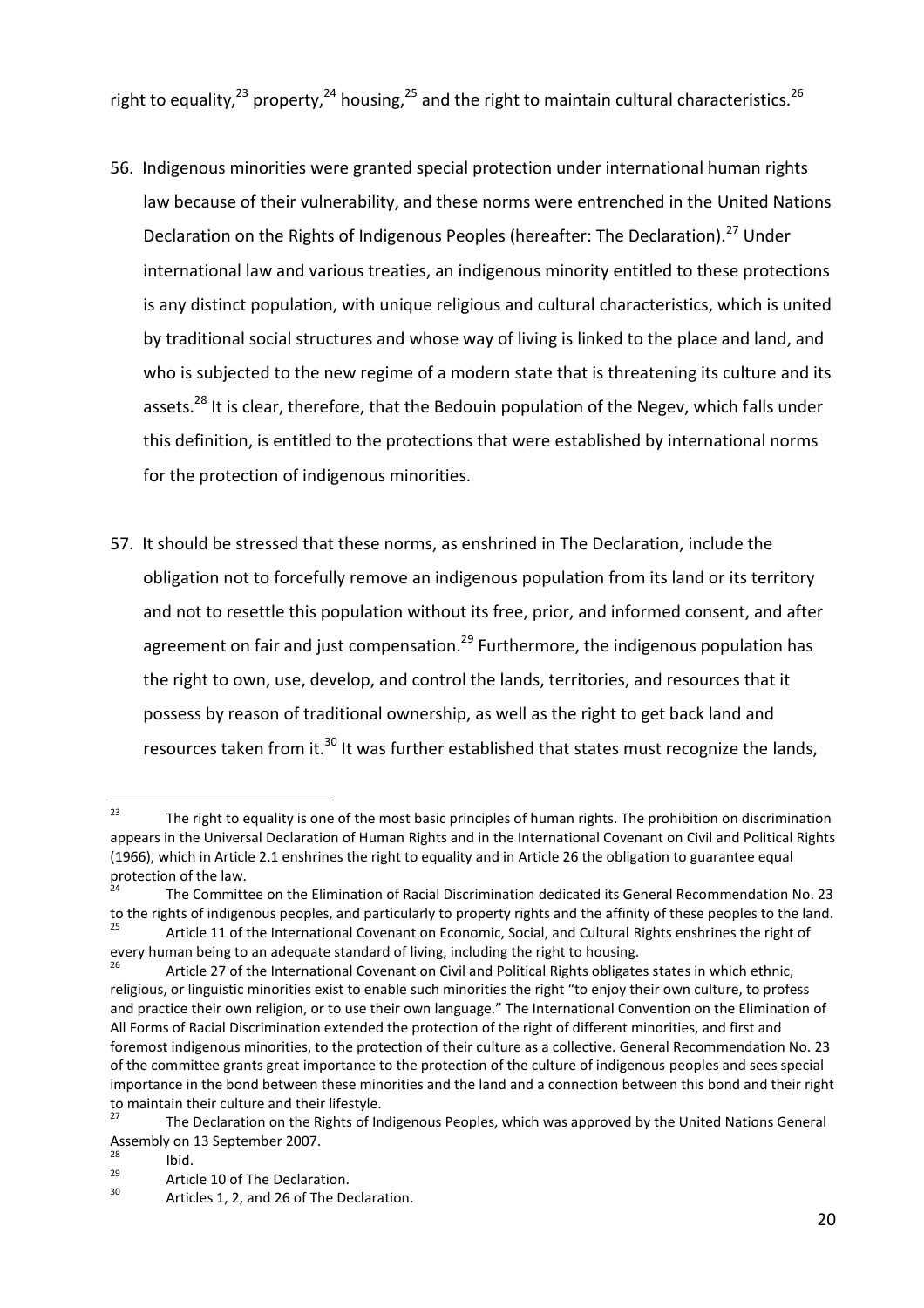territories, and resources belonging to the indigenous population or held by it and to afford them legal protection. Such recognition shall be granted with due respect to the customs, traditions, and land tenure systems of the indigenous population. The Declaration further notes that states are required to provide indigenous peoples with effective mechanisms for the prevention of any form of forced population transfer which has the effect of violating or undermining any of their rights as a community.<sup>31</sup>

- 58. The Committee's General Recommendation No. 23, published in 1997, which interprets the International Convention on the Elimination of All Forms of Racial Discrimination, was entirely dedicated to the rights of indigenous peoples and stated that racial discrimination against indigenous peoples is particularly common, because they have lost their land and resources, and their culture and their historical identity is jeopardized.<sup>32</sup>
- 59. In addition to that, several United Nations committees have previously related to the issue of the rights of the Negev Bedouin community and provided recommendations for full recognition of this community's rights. Thus, for example, on 22 August 2011, Prof. James Anaya, the UN *Special Rapporteur* on the Rights of Indigenous Peoples, published his annual report on his activities and discussions with different governments. Article 23 of the sixth annex of the report deals with the unrecognized villages in the Negev. It discusses the connection between maintaining cultural characteristics and the removal of residents from their land:

"While in general, removals of people from their traditional lands have serious implications for a wide range of human rights, these implications are greater for groups like the Bedouin, who hold bonds of deep historical and cultural significance to the lands in which they live."

60. The UN Committee on Economic, Social, and Cultural Rights also related to this issue. On 8 December 2011, in its recommendations following the filing of Israel's report regarding its implementation of the International Covenant on Economic, Social, and Cultural Rights, the Committee stated that:

 $31$  $31$  Article 8(2)(c) of The Declaration.

Article 3 of the CERD's General Recommendation No. 23, published on 18 August 1997.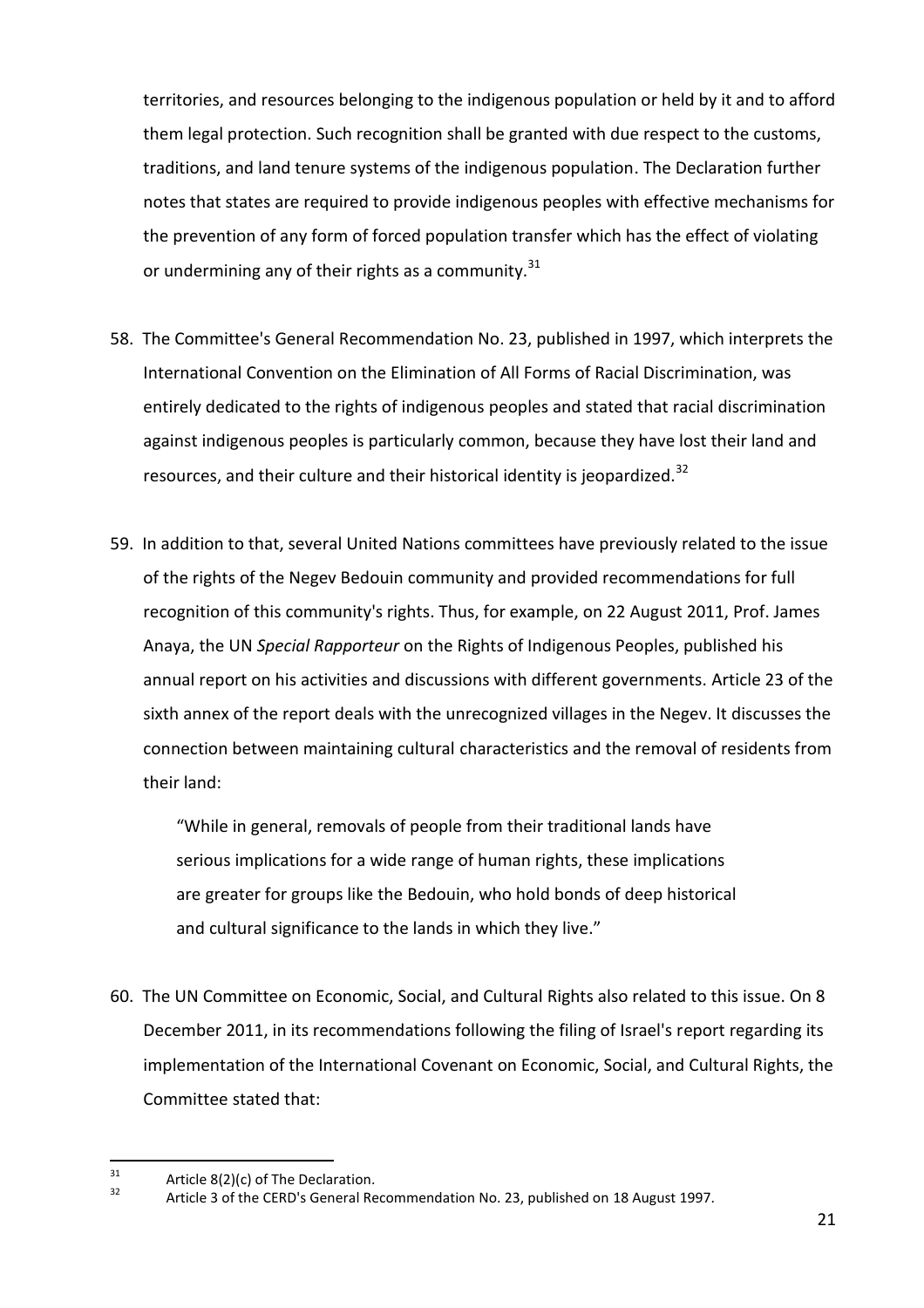"The Committee is concerned that the measures adopted by the State party to relocate the Arab-Bedouin villages in new settlements will negatively affect their cultural rights and links with their traditional and ancestral lands" (CESCR,  $47<sup>th</sup>$  Session, Concluding Observations of the Committee on Economic, Social, and Cultural Rights: Israel, E/C.12/ISR/CO/3, par. 38)."

The Committee raised concern about the Prawer Plan and recommended that Israel **"ensure that the implementation of the Plan does not result in the forceful eviction of Bedouins […] The Committee recommends the State party to officially regulate the unrecognized villages, cease the demolition of buildings in those villages, and ensure the enjoyment of the right to adequate housing"** (paragraph 27).

- 61. The United Nations Human Rights Committee, which monitors the implementation of the International Covenant on Civil and Political Rights (ICCPR), also referred in its concluding observations dated 29 July 2010 to the property rights of the Negev Bedouin. Its observations included explicit reference to the issue of the Negev Bedouin (Article 24 of the concluding observations). $33$  The Committee expressed concern following incidents of forced removal of Bedouin population and over the disregard for the traditional needs and lifestyle of this population in planning and developing the Negev. The Committee called upon Israel, among other things, to respect the right of the Arab Bedouin citizens to their ancestral lands and to ensure their access to health and education services and to water and electricity, regardless of their place of residence and including the unrecognized villages.
- 62. The United Nations Committee on the Elimination of Racial Discrimination (CERD), which monitors the implementation of the International Convention on the Elimination of All Forms of Racial Discrimination, also voiced harsh criticism of Israel in its concluding observations dated 9 March 2012. The Committee called upon the Israeli government to withdraw the draft bill for the Regulation of Bedouin Settlement in the Negev, claiming

 $33$ To read the Committee's concluding observations: <http://www2.ohchr.org/english/bodies/hrc/docs/CCPR.C.ISR.CO.3.doc>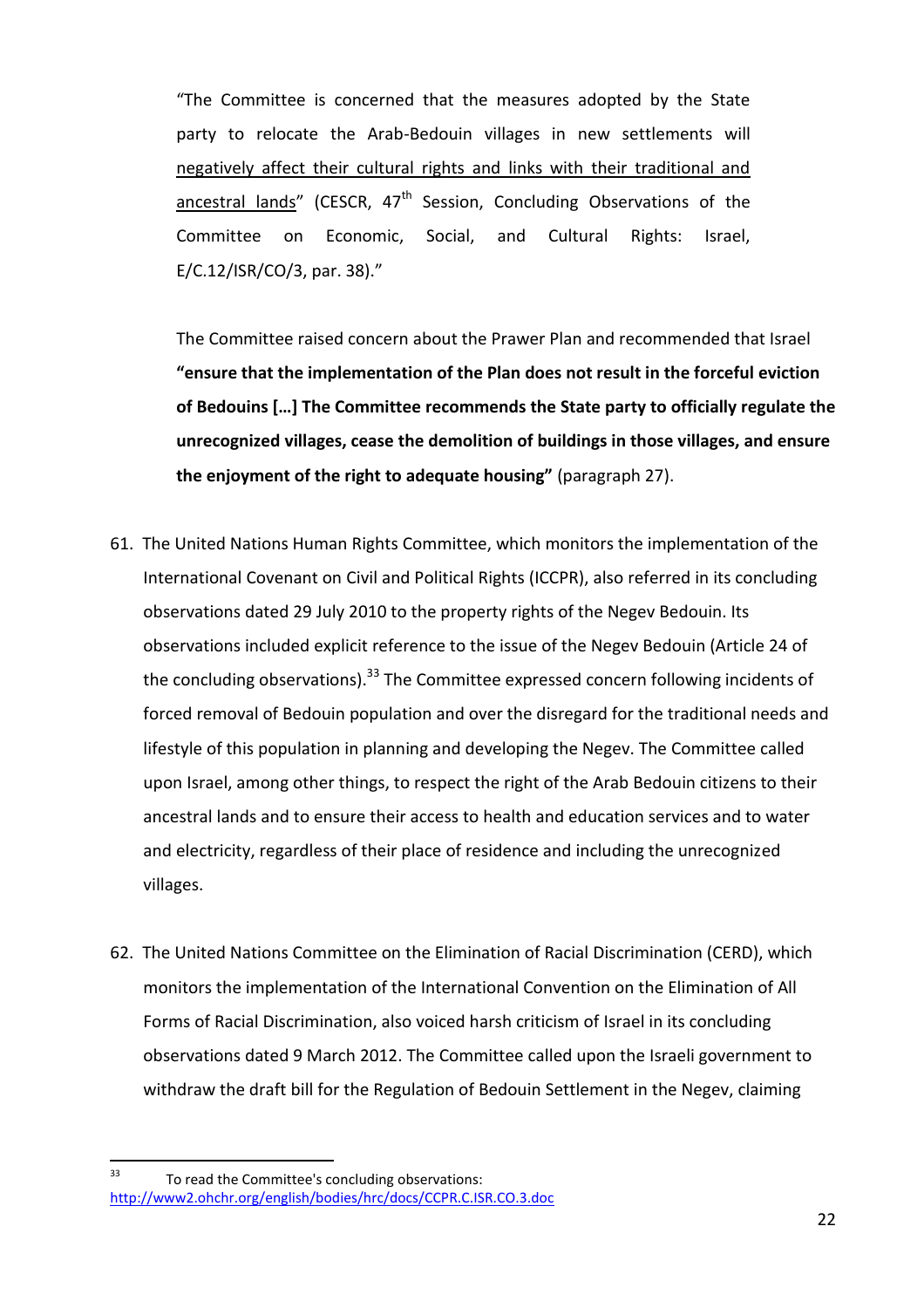that this bill will discriminate against the Bedouin population and will anchor racist processes in legislation:

"[T]he State party should withdraw the 2012 discriminatory proposed *Law for the Regulation of the Bedouin Settlement in the Negev*, which would legalize the ongoing policy of home demolitions and forced displacement of the indigenous Bedouin communities" (Article 20 of the concluding observations).<sup>34</sup>

63. In this context, we will note that it is possible to gain knowledge about the matter at hand from the experience of many countries around the world, which decided to implement affirmative policies with regards to indigenous populations in their territories that were historically disinherited from their rights to the land. Countries like Australia, Canada, and New Zealand sought to correct historical wrongs and decided to acknowledge the rights of indigenous groups to use and ownership of their lands on the basis of historical bonds.

# **Disproportionate Violation of Rights:**

- 64. The draft bill violates the constitutional rights of the Bedouin residents of the Negev in a disproportionate manner. This disproportionality is manifested, among other things, in the sweeping "arrangements" the bill establishes, which are applied, as stated above, to the entire Bedouin population as ethnically and negatively labelled by the memorandum.
- 65. Court rulings dictate that basic constitutional rights cannot be violated by the suspension of general law on the basis of ethnic identity or in a generalizing and sweeping manner. Thus, for example, on December 2006 the Supreme Court ruled on the matter of the constitutionality of a law that denied the eligibility of residents of the Occupied Territories to file for damages due to harm caused to their body or property by security forces. The respondents attempted to justify the violation of rights on the basis of the victims' ethnic identity, as belonging to an enemy entity (HCJ 8276/05 **Adalah v. Minister of Defense** [not yet published, granted on 12 December 2006]). The ruling established that the law is

 $34$ To read the Committee's concluding observations: <http://www2.ohchr.org/english/bodies/cerd/docs/CERD.C.ISR.CO.14-16.pdf>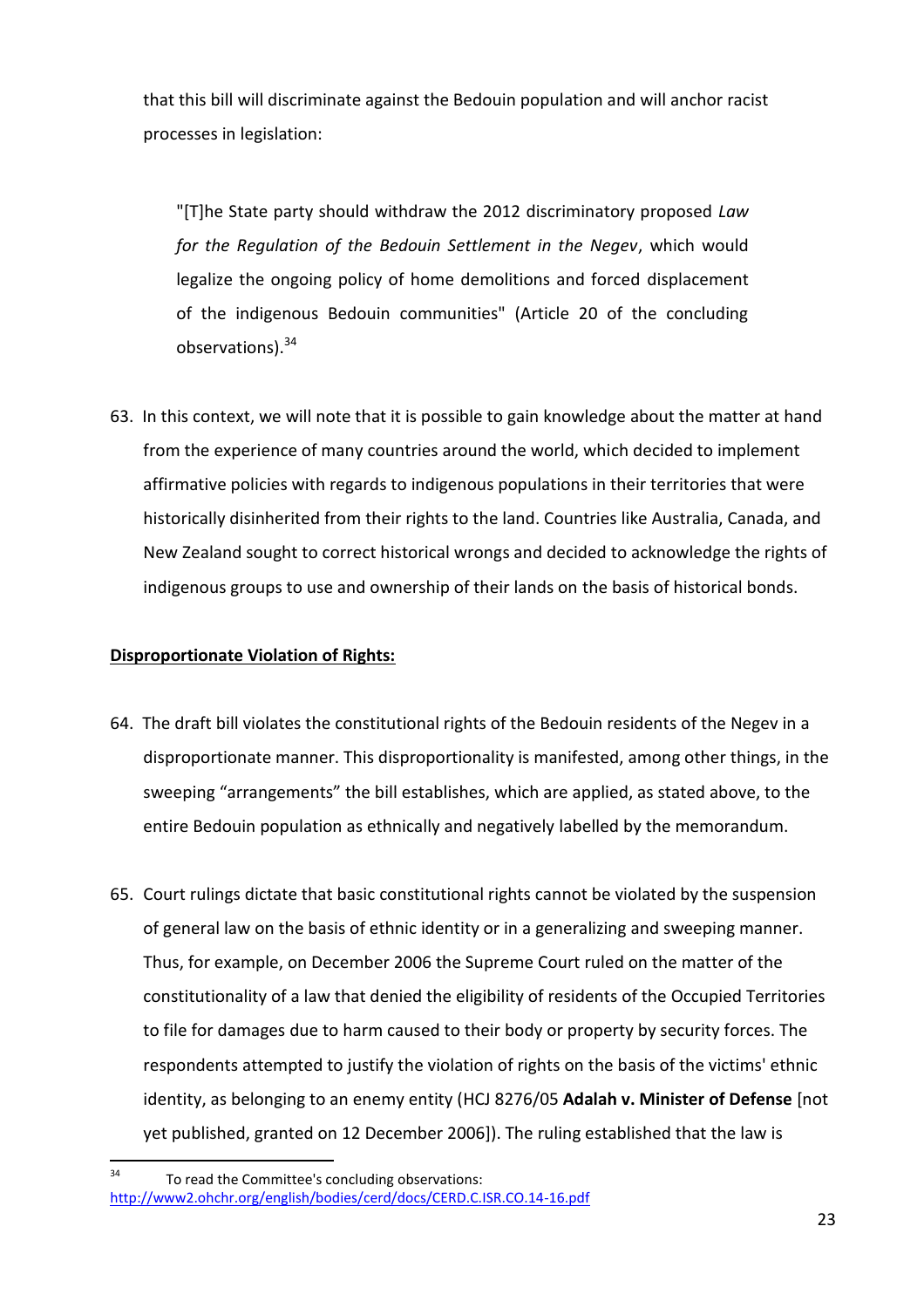unconstitutional, as there is no place for the application of unique damage laws instead of the general damage laws that are supposed to be binding laws that apply to everyone, and because the law is sweeping and generalizing. Additionally, in the case of **Anonymous** the High Court of Justice overturned legislation that sought to establish a special law in criminal proceedings for bringing a security detainee before a judge. The legislation was overturned because it was deemed as generalizing, violating due process, and violating the principle of equality before that law that was established in criminal procedures. Recently, the **Hassan** ruling overturned a law that denies the eligibility for income support benefits on the basis of the conclusive assumption that "any case of ownership or use shall be viewed as though the owner or user of the car had a regular income high enough to exclude them from the circle of those eligible for benefits." This presumption, states the ruling, "ignores the specific details of each and every case and leads to the denial of benefits without any distinction, even from those who without it could not have a minimal level of dignified human existence" (Paragraph 47 of the ruling, HCJ 10662/04 **Hassan v. National Insurance Institute** [not yet published, granted on 28 February 2012]).

For more on this matter, see also: HCJ 7052/03, **Adalah – The Legal Center for Arab Minority Rights in Israel v. Minister of Interior**, verdict 61(2) 202 (2006); FCrH 7048/97 **Anonymous v. Minister of Defense**, verdict 54(1) 721.

66. The disproportionality is further manifested in the fact that the alternative of recognizing the rights of the Negev Bedouin population was not considered, neither in the aspect of recognizing their villages nor in the aspect of acknowledging their property rights. It is unclear why it is not possible to achieve the bill's stated objectives while recognizing the unrecognized villages and acknowledging the property rights of the Bedouin residents of the Negev. The lack of proportionality is also evident in suggesting the eviction of the villages and denial of the property rights of the Bedouin population as the only option for arranging the issue of land ownership and Negev settlement, despite the existence of other alternatives as stated above – of recognizing the villages and the rights. It appears that these alternatives were not reviewed in the draft bill. Regarding the obligation to review options that do not harm or are less harmful to constitutional rights, see: HCJ 2056/04 **Beit Surik Village Council v. Government of Israel**, verdict 58(5) 807, 850-851 (2004); HCJ 2577/04 **al-Khawaja v. Prime Minister** (not yet published, granted on 19 July 2007); HCJ